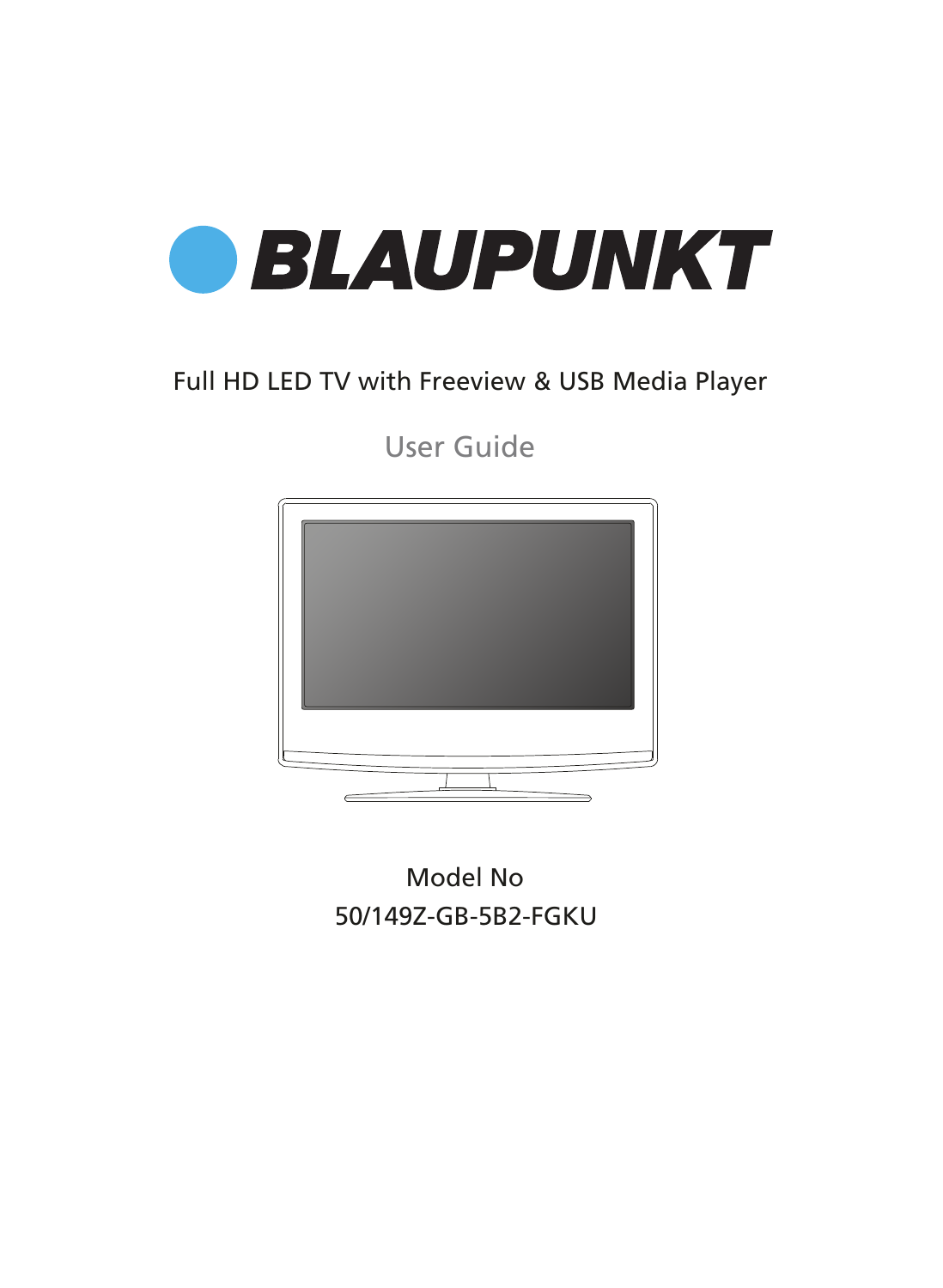## **IMPORTANT SAFETY INSTRUCTIONS**



Please read these instructions. All the safety and operating instructions should be read before the appliance is operated.

### Warnings

- To reduce the risk of fire, electric shock or damage to the television, do not expose it to dust, rain or moisture, or place any objects filled with liquids on or near the television.
- Do not place the television in a confined space. Ensure that nothing can obstruct the ventilation openings at the rear of the television.

To prevent spread of fire, keep candles or other open flames away from this product at all times



• Dispose of this television and any components including batteries in an environmentally friendly manner. If in doubt, please contact your local authority for details of recycling.

#### Safety

- For your safety, this appliance is fitted with a fused moulded 3 pin mains plug. Should the fuse need to be replaced, ensure that any replacement is of the same amperage and approved with the BSI mark.
- Never try and replace the mains plug unless you have adequate qualifications and are legally authorised to do so. In the event that a replacement Mains cable is required, contact the manufacturer for a suitable replacement.
- Never use the television if it is damaged in any way.
- Always place the television on a flat level surface avoiding anywhere which may be subject to strong vibration.
- Ensure the television is not placed on top of the power cable as the weight of the television may damage the cable and cause a safety hazard.
- Never place mobile phones, speakers or any other device which may cause magnetic or radio interference, near the television. If interference is apparent, move the device causing the interference away from the television.
- To disconnect the apparatus from the mains, please use the mains plug located on the underside/rear of the TV. The mains plug shall remain readily operable.
- When installing on a wall, ensure the TV is at least 5cm from the wall for ventilation.
- Ensure that the power switch on the unit and the mains plug are always easily accessible.

WARNING: Excessive noise when using earphones and headphones can cause loss of hearing.

#### Maintenance

- To clean this unit, wipe with a soft, dry cloth. If the surfaces are extremely dirty, use a soft cloth dipped in a soap and water solution or a weak detergent solution.
- Never use alcohol, paint thinner or benzene to clean this unit.
- Before using a chemically treated cloth, read the instructions that came with the cloth carefully.

**CAUTION:** If water or other liquid enters the television through the display panel surface, a malfunction may occur.



### Packaging

- The safest way to transport your item is in the original box/packaging - please save your packaging for this.
- You will need original box/packaging in the event of warranty/service repair or support. We are unable to carry out warranty/service if you are unable to package the item correctly.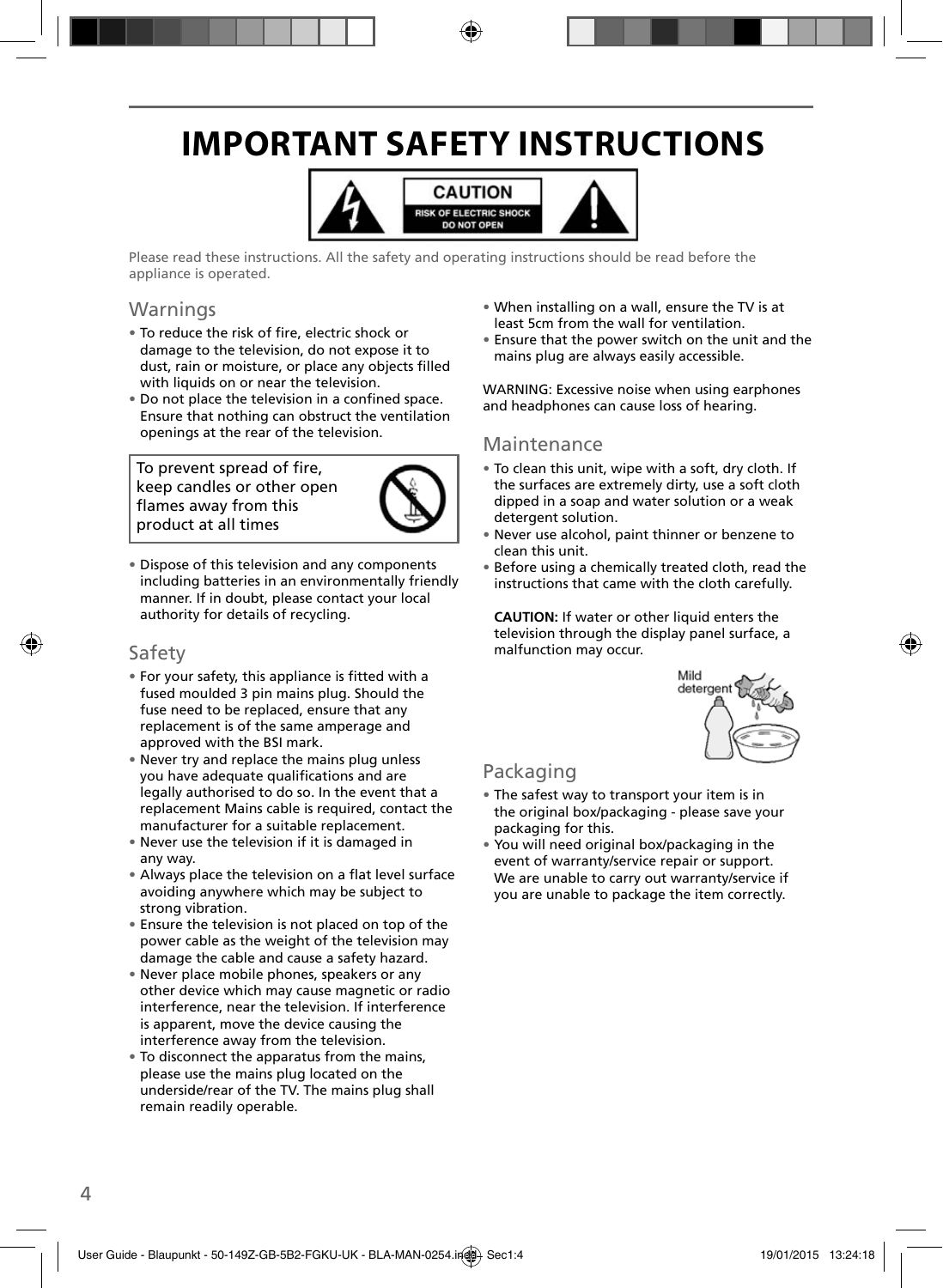## **IMPORTANT SAFETY INSTRUCTIONS**



Please read these instructions. All the safety and operating instructions should be read before the appliance is operated.

Important Information Regarding Use of Video Games, Computers, Captions or Other Fixed Image Displays

The extended use of fixed image program material can cause a permanent "shadow image" on the LCD/LED panel.

This background image is viewable on normal programs in the form of a stationary fixed image. This type of irreversible LCD/LED panel deterioration can be limited by observing the following steps:

- 1. Reduce the brightness/contrast setting to a minimum viewing level.
- 2. Do not display the fixed image for extended periods of time.
- 3. Turn the power off when not in actual use.

Examples of images that you need to watch out for are as follows (this is not an exhaustive list):

- TV Channel Logos: e.g. Shopping channel logos and pricing displays-especially if they are bright and stationary. Moving or low-contrast graphics are less likely to cause ageing of the screen.
- Time Displays
- Teletext: Do not view a stationary page for a long period of time
- TV/DVD Menus: e.g. Listings of DVD disc content
- Pause Mode: Do not leave the TV in pause mode for long periods of time, e.g. When watching DVDs or videos.

**Important** - Once 'shadow image/screen burn' occurs, it will never disappear and is not repairable under warranty.

#### How do I dispose of this product?

UK: Waste electrical products should not be disposed of with household waste. Separate disposal facilities exist. For your nearest facilities, please see www.recycle-more.co.uk or in store for details.

ROI: Waste electrical products should not be disposed of with household waste. Separate disposal facilities exist. Check with your Local Authority or retailer for recycling advice.

#### **Batteries**

• Do not expose batteries to high temperatures, excessive heat, prolonged sunshine or fire as this may cause leakage, explosion or ignition.



- Observe the correct polarity when inserting batteries.
- Do not use different types of batteries together or mix old and new batteries.
- Dispose of batteries in an environmentally friendly way.
- Certain regions may regulate the disposal of batteries. Please consult your local authority.



Cd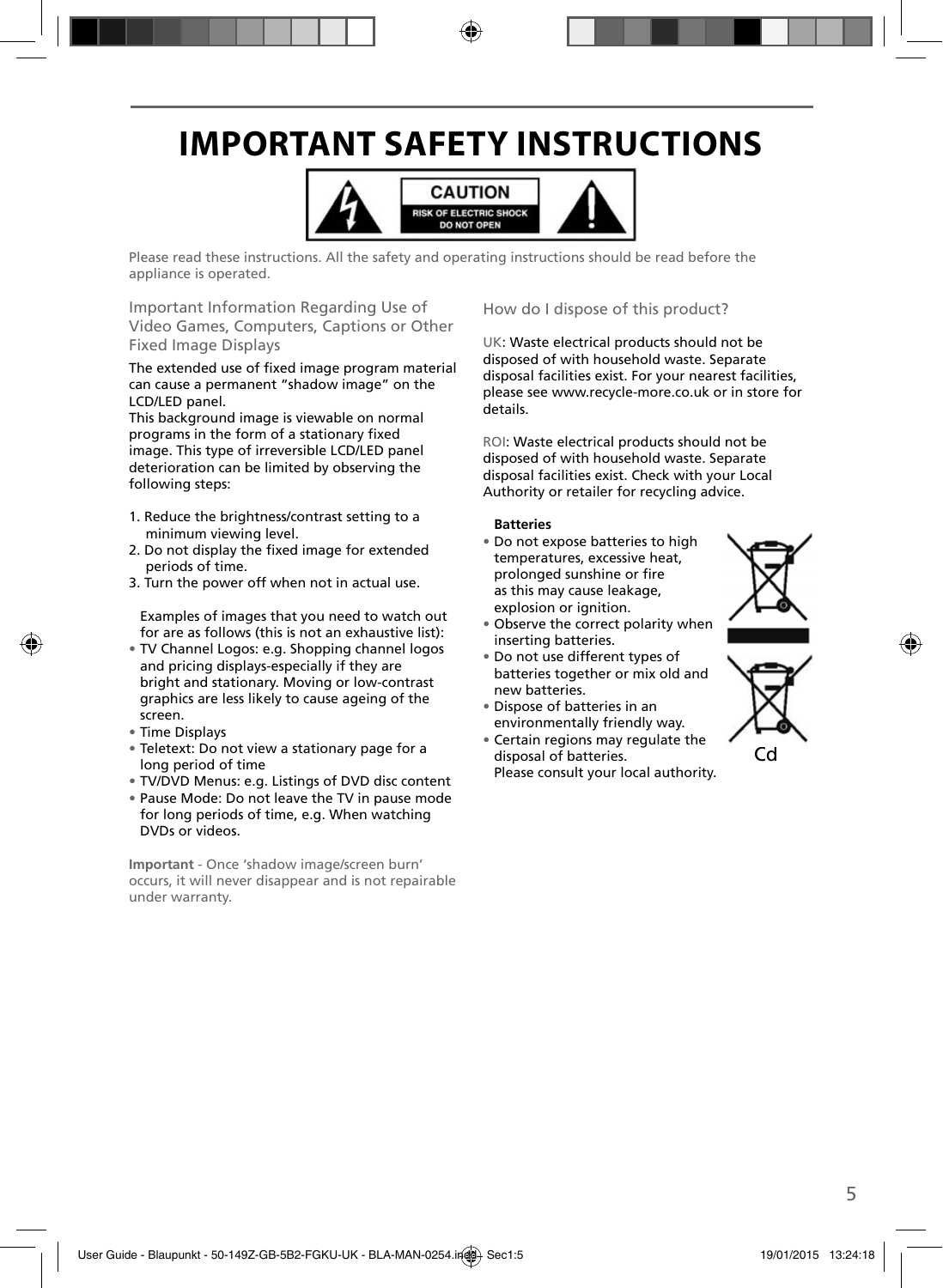## **CONTENTS**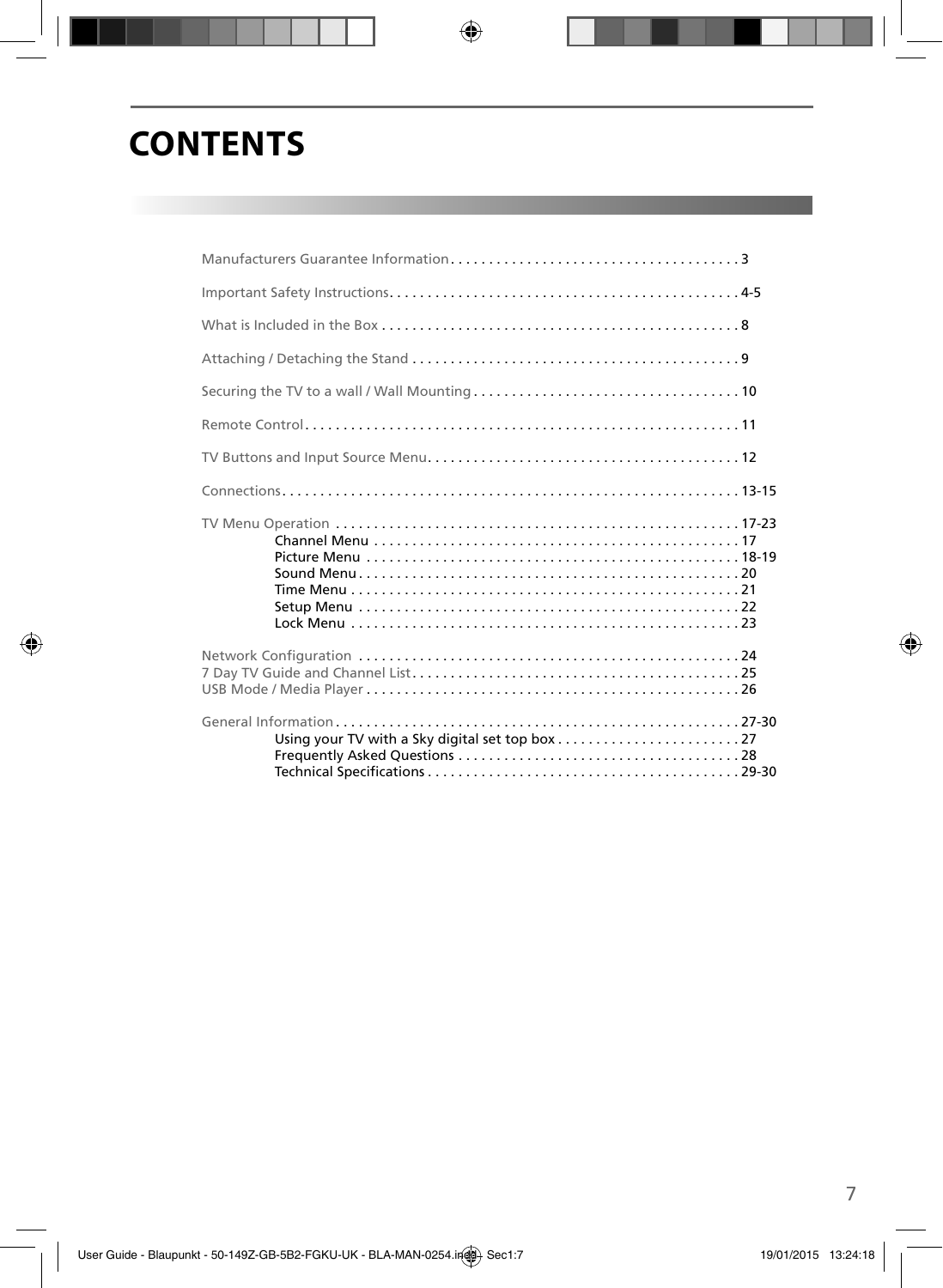## **WHAT IS INCLUDED IN THE BOX**

### Accessories

Included with this TV are the following accessories

#### 1 x User Guide



#### 1 x Quick Start Guide



#### 1 x Remote Control



#### 2 x AAA Batteries



1 x Mini Component / YPbPr cable



1 x Mini Composite / AV Cable



1 x Stand plus screws



Please save your box/packaging as you will need this in the event of warranty/service repair or support. We are unable to carry out warranty/service if you are unable to package it correctly. The safest way to package your item in the event of warranty/service repair is in it's original box/packaging.



1 x RF Cable

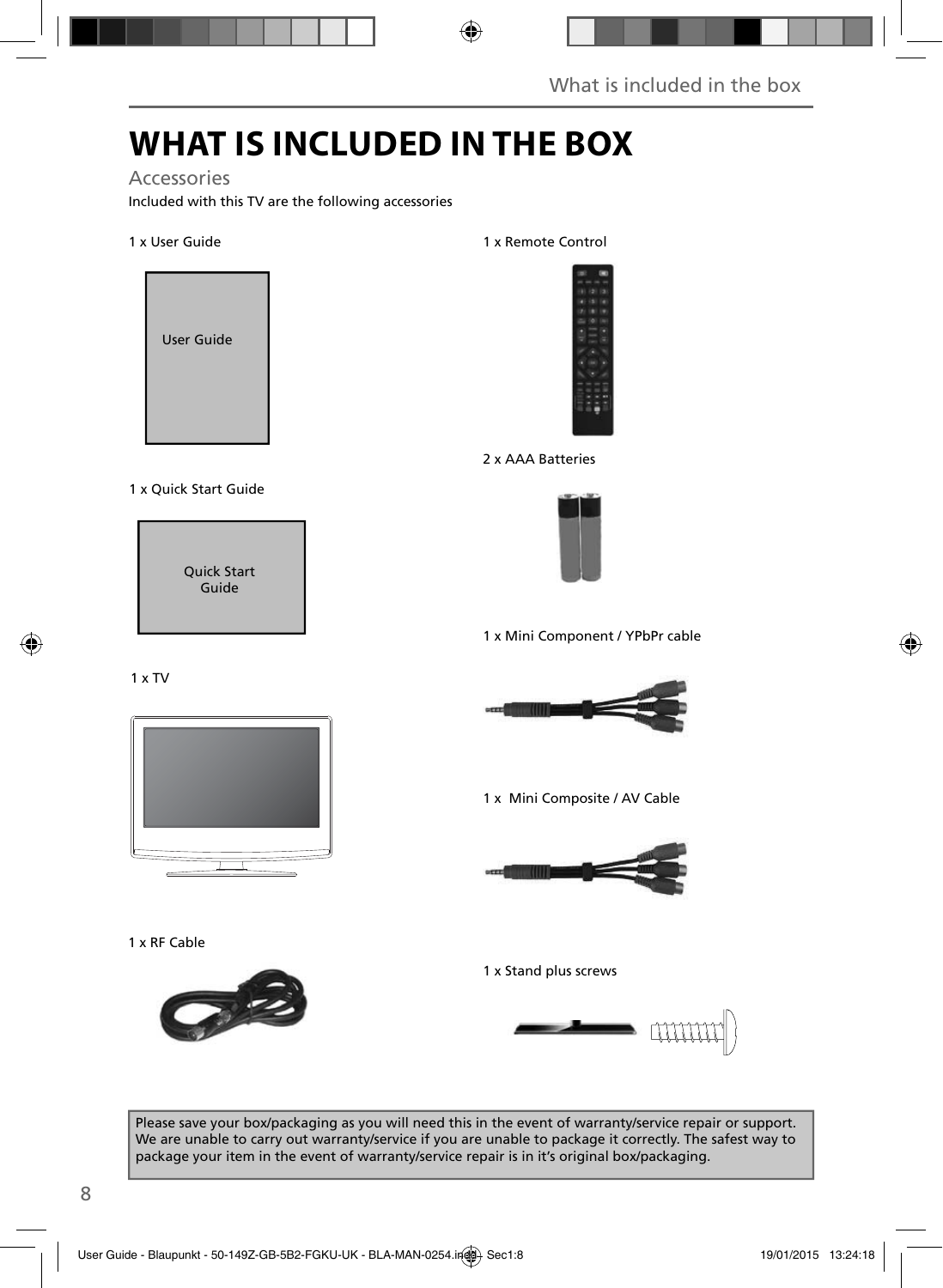# **ATTACHING/DETACHING THE STAND**

### Attaching the stand

To complete the stand installation you will require a cross head screw driver

There are two types of screws provided as shown below.



 $7 \times M$  (4x16) **5**  $\times$  ST (3.7x20) **5 5**  $\times$  ST (3.7x20) **5** Used for attaching the stand neck **5** Used for attaching the stand neck to the TV (fig.1)

Used for attaching the stand base to the stand neck (fig.3)



(fig.1) Attach the stand neck to the rear of the TV set using the 7 x M(4x16) screws provided.

5 x ST 3.7x20

mm



(fig.2) Peel off the protective plastic cover then attach the stand base to the stand neck.



a) Ensure the cross head screw driver tip fits correctly into the head of the screw and that it is not too big or small.

**b)** Screw in all screws individually and partially before tightening all of the screws fully.

**c)** If they become very tight try loosening them slightly and then re-tightening them once again as this will continue the process of creating the thread for the screws.

(fig.3) Secure the base to the neck by using the 5 x ST(3.7x20) screws provided.

### Detaching the stand

3

Remove the screws highlighted then remove the stand base and neck from the rear of the TV set.

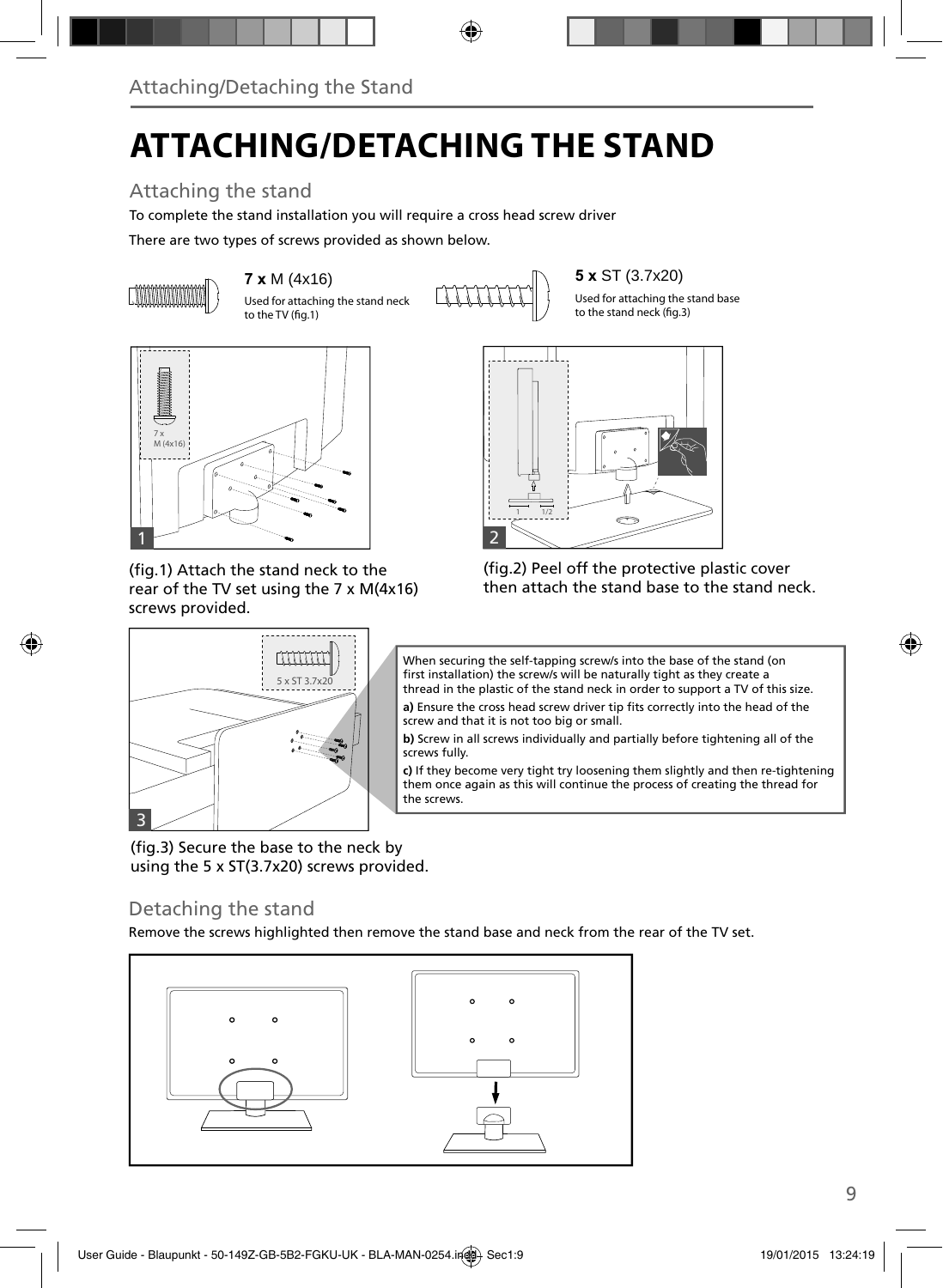## **SECURING THE TV TO A WALL**

### Securing the TV to a Wall

For maximum security in the home when using a TV with its stand anti-tip straps should be fitted. These are available from supermarket websites and other websites and are an easy, inexpensive and effective way of ensuring your TV stays safely upright. Straps are designed to be attached to the rear of the TV and then tethered to the wall or the furniture the TV is stood on.

#### Note - Please ensure that children do not climb on the TV set.

**A)** Using one or both of the top wall-mounting holes and screws (the screws are already supplied in the wall mounting holes) fasten one end of the fastening cord/s to the TV.



**B)** Secure the other end of the fastening cord/s to your wall. (you will need screws/fixings suitable for your wall type - available separately from most DIY stores).



The Royal Society for the Prevention of Accidents is urging people to take care with flat-screen televisions. RoSPA stated in 2010 that "Toddlers are particularly at risk of pulling flat-screen televisions on to themselves. They are unsteady on their feet and are attracted by colourful television images." The risk is increased as televisions become lighter.

### Wall Mounting

IMPORTANT - Before drilling any holes in the wall ensure you are not drilling where there could be any electrical wires, water or gas pipes.



1) Remove the four screws highlighted that are supplied in the wall mounting holes.

2) The wall mount can now be easily attached to the mounting holes on the rear of the TV.

For VESA wall mounting information please refer to the Technical Specification page.

For optimum viewing, if wall mounting the TV higher than eye level, the TV should be tilted downwards so that the TV's screen is 'face on'. See fig 1 and 2.



Important – If wall mounting this TV, only use the screws already provided in the wall mounting holes. Using other screws which are longer could cause irreparable damage to internal parts.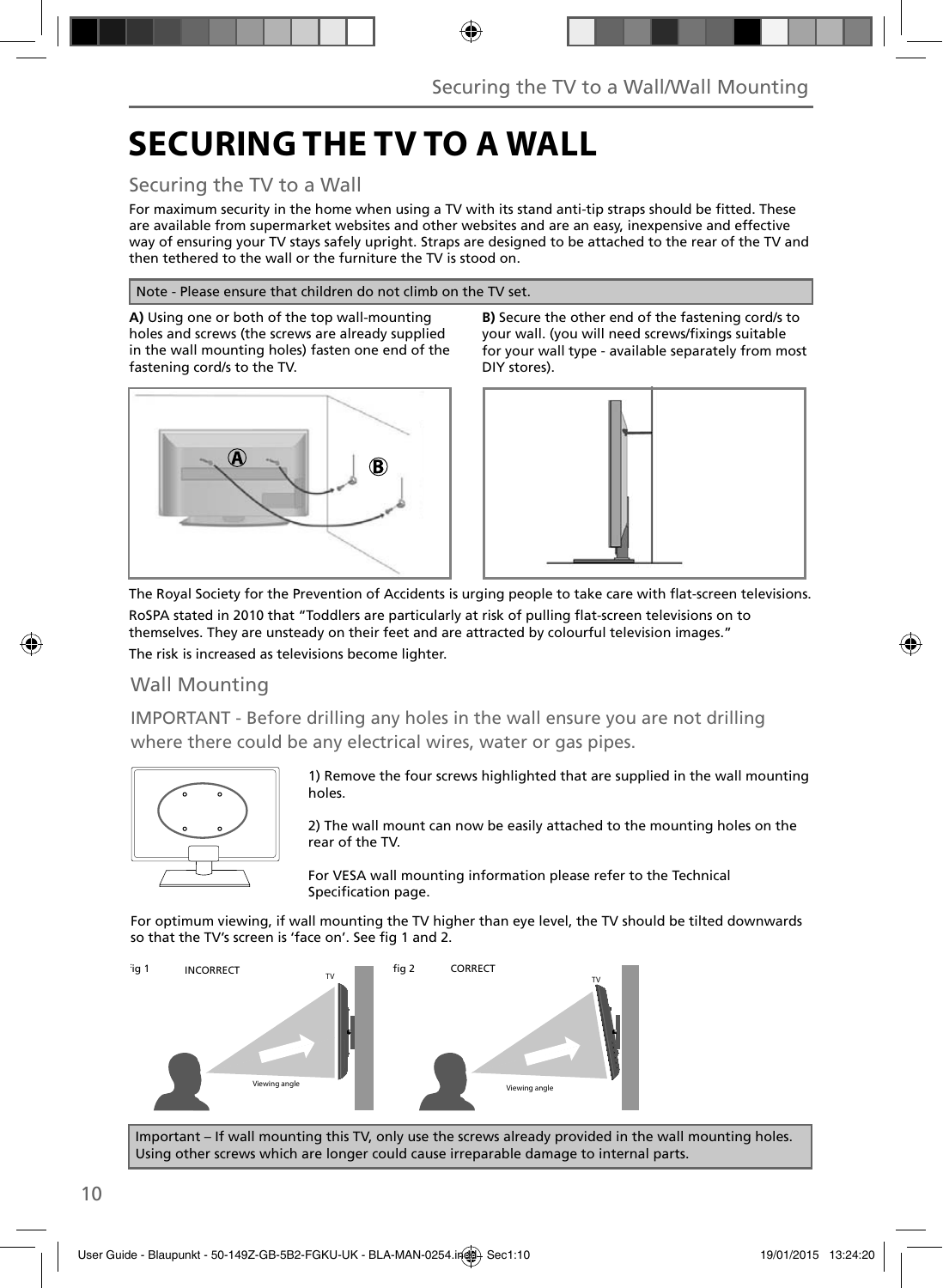### **REMOTE CONTROL**

| STANDBY - Switch on TV when in standby or vice versa<br>MUTE - Mute the sound or vice versa<br>DTV - Switch to Freeview source<br>RADIO - Switch to radio whilst in Freeview source                                                                                                                                                                                                                                                                                                                                                                                                                                                                                                                                                                                                                                                                                                                                                                                                                                                                                                                                                                                                                                                                                      |  |
|--------------------------------------------------------------------------------------------------------------------------------------------------------------------------------------------------------------------------------------------------------------------------------------------------------------------------------------------------------------------------------------------------------------------------------------------------------------------------------------------------------------------------------------------------------------------------------------------------------------------------------------------------------------------------------------------------------------------------------------------------------------------------------------------------------------------------------------------------------------------------------------------------------------------------------------------------------------------------------------------------------------------------------------------------------------------------------------------------------------------------------------------------------------------------------------------------------------------------------------------------------------------------|--|
| USB - Switch to USB source<br><b>O</b> DVD - Switch to DVD source                                                                                                                                                                                                                                                                                                                                                                                                                                                                                                                                                                                                                                                                                                                                                                                                                                                                                                                                                                                                                                                                                                                                                                                                        |  |
| NUMBER BUTTONS - 0 - 9 to select a TV channel directly.<br>$\mathbf{Z}$<br>TV GUIDE - Opens the 7 Day TV Guide (Freeview mode)<br>$\mathbb{C}$ - To return to the previous channel viewed                                                                                                                                                                                                                                                                                                                                                                                                                                                                                                                                                                                                                                                                                                                                                                                                                                                                                                                                                                                                                                                                                |  |
| VOL $(+/-)$ - To increase / decrease the sound level<br>$\mathbf{3}$<br>P.MODE - Scrolls through picture mode options<br>S.MODE - Scrolls through sound mode options<br>FAV - To display favourites menu<br>$CH (+/-)$ - To increase or decrease the channel being watched<br>MENU - To display OSD menu<br>EXIT - To exit all menus<br>(A/V/4/M/OK) - Allows you to navigate the on-screen menus<br>and adjust the system settings to your preference<br>SOURCE - To display the input/source menu<br>INFO - Press once for now/next channel information<br>Press twice for programme information about current<br>programme                                                                                                                                                                                                                                                                                                                                                                                                                                                                                                                                                                                                                                            |  |
| ASPECT - To switch the screen between the different picture<br>$\vert 4 \rangle$<br>formats<br>SLEEP - Press repeatedly to cycle through the sleep options<br>AUDIO - To change the audio language (if available)<br>SUBTITLE - To switch the dialogue at the bottom of the screen<br>(on/off)<br>TEXT - To enter/exit Teletext (Analoque TV)<br>TEXT HOLD - Teletext mode - Hold current page which is<br>displayed (Analogue TV)<br>DISPLAY - To switch off the screen when listening to radio<br>© TEXT/DVD ZOOM - Zoom function for Teletext and DVD<br>DIG DVD MENU/RECORD - Access the DVD root menu and USB<br>record function<br>- To restart the current chapter<br>⋒<br>To advance forward to the next chapter<br><b>B</b> - To stop the playback/Eject Disc<br>య⊙⊡<br>(To EJECT the disc press/hold the ■▲ button for 4 seconds)<br>$\left( \widehat{A} \right)$ - To play in fast rewind mode<br>- To play in fast forward mode<br>- To play/pause<br>DVD SETUP/REC LIST - Opens up DVD Menu or Opens the list<br>of what has been previously recorded<br>□ ⊙ ⊙ GOTO - To go to a specific chapter<br>A-B - Press once to set point, press a second time to return<br>to point<br>ANGLE - Select different angle of DVD<br>□ ⊙ D REPEAT - To repeat playback |  |
|                                                                                                                                                                                                                                                                                                                                                                                                                                                                                                                                                                                                                                                                                                                                                                                                                                                                                                                                                                                                                                                                                                                                                                                                                                                                          |  |
| For Models with Integrated DVD players                                                                                                                                                                                                                                                                                                                                                                                                                                                                                                                                                                                                                                                                                                                                                                                                                                                                                                                                                                                                                                                                                                                                                                                                                                   |  |
| For Models with PVR Function                                                                                                                                                                                                                                                                                                                                                                                                                                                                                                                                                                                                                                                                                                                                                                                                                                                                                                                                                                                                                                                                                                                                                                                                                                             |  |

For Models with USB Playback

 $\cup$ 咽 RADIO USB  $\overline{2}$ 3  $\overline{2}$ 1 5  $\overline{4}$  $\ddot{\delta}$  $\overline{8}$ 9  $\overline{7}$ TV<br>GUIDE  $\overline{0}$  $\mathfrak{S}$  $\mathbf{R}$  $\ddot{}$  $\ddot{}$ CH MEN  $\hat{\mathcal{G}}_{\rho}$  $\blacktriangle$ OK п D  $Q_{\lambda}$ tires 4  $\circ$ TECIDIO **HK**  $\blacksquare$ m OVD SETU  $M$ Ħ P)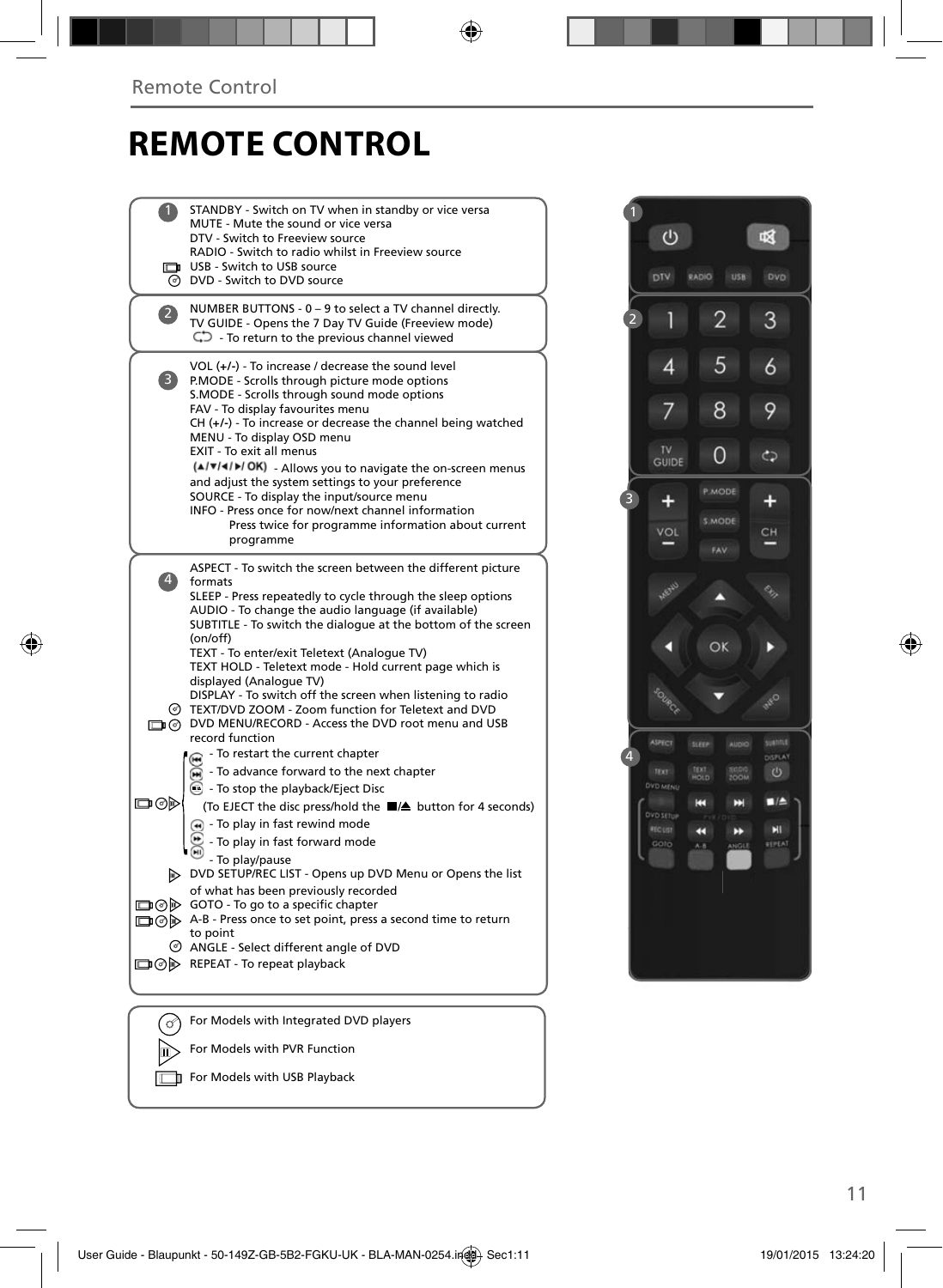## **TV BUTTONS AND INPUT SOURCE MENU**



- **5** Programme/Channel up and menu up
- Volume down and menu left 6
- Volume up and menu right 7

### Choosing Mode Input/Source

Use the source menu to switch between input/connections.

For further information on input/connections please view 'Connections' pages.

#### A) Using the buttons on the remote control:

1) Press [SOURCE] - The source menu will appear. 2) Press  $[V]$  or  $[\Lambda]$  to select the input you require. 3) Press [OK].

- B) Using the buttons on the Television:
- 1) Press [SOURCE].

2) Scroll up / down using CH+/ CH- buttons to the input/source you require. 3) Press Vol+ to change input/source to the one selected.



Example of Source menu depending on the TV model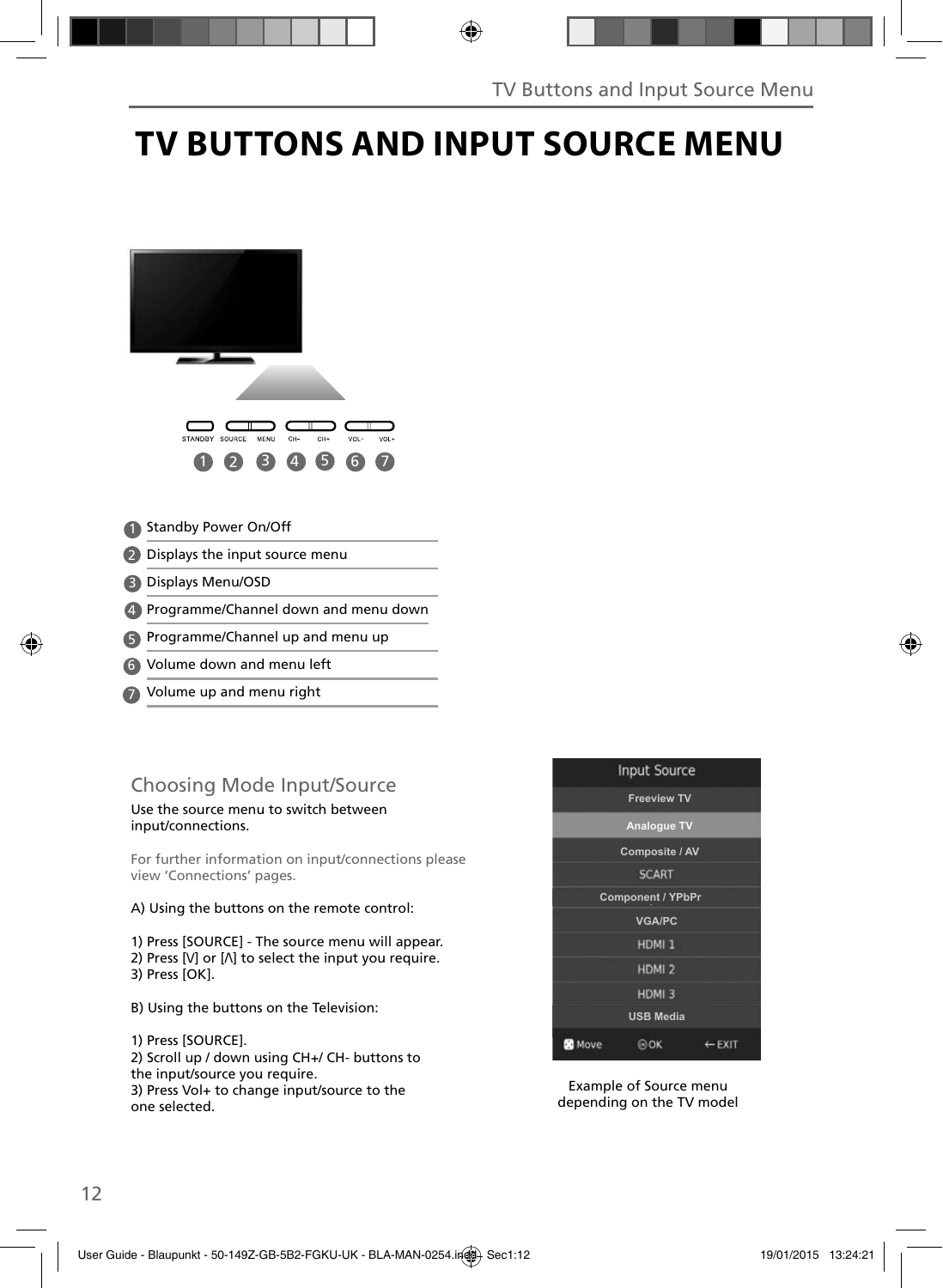# **CONNECTIONS**



| LAN | HDM 1 | HDM <sub>2</sub> | <b>WWWW</b><br><b>SCART</b> | O<br>VGA/PC(Audio in) | o.<br>Ø<br>loose.<br>VGA/PC IN |
|-----|-------|------------------|-----------------------------|-----------------------|--------------------------------|
| A   | B     |                  |                             |                       |                                |

| ⊚<br>RF IN | HDM 3 | ī<br><b>CICARDIN</b> | O<br>Y Pb Pr | O<br>AV IN | <b>USB</b> | ۵<br><b>EARPHONE</b> | <b>Digital Audio</b><br>Output |  |
|------------|-------|----------------------|--------------|------------|------------|----------------------|--------------------------------|--|
| G          | н     |                      |              |            |            |                      |                                |  |

| Œ  | HDMI3          | <b>HDMI</b> input       |
|----|----------------|-------------------------|
| a  | CI CARD IN     | Common Interface module |
| a  | YPbPr          | HD input (Ypbpr)        |
| (K | AV in          | Video Input             |
| Œ  | $2 \times$ USB | USB port                |
| M  | Earphones      | Earphone Input          |
| N  | Digital Audio  | Digital Audio output    |
|    |                |                         |

\*The LAN/Ethernet port is used only for Freeview HD/Pay TV services. It is not intended to be used for internet/network use.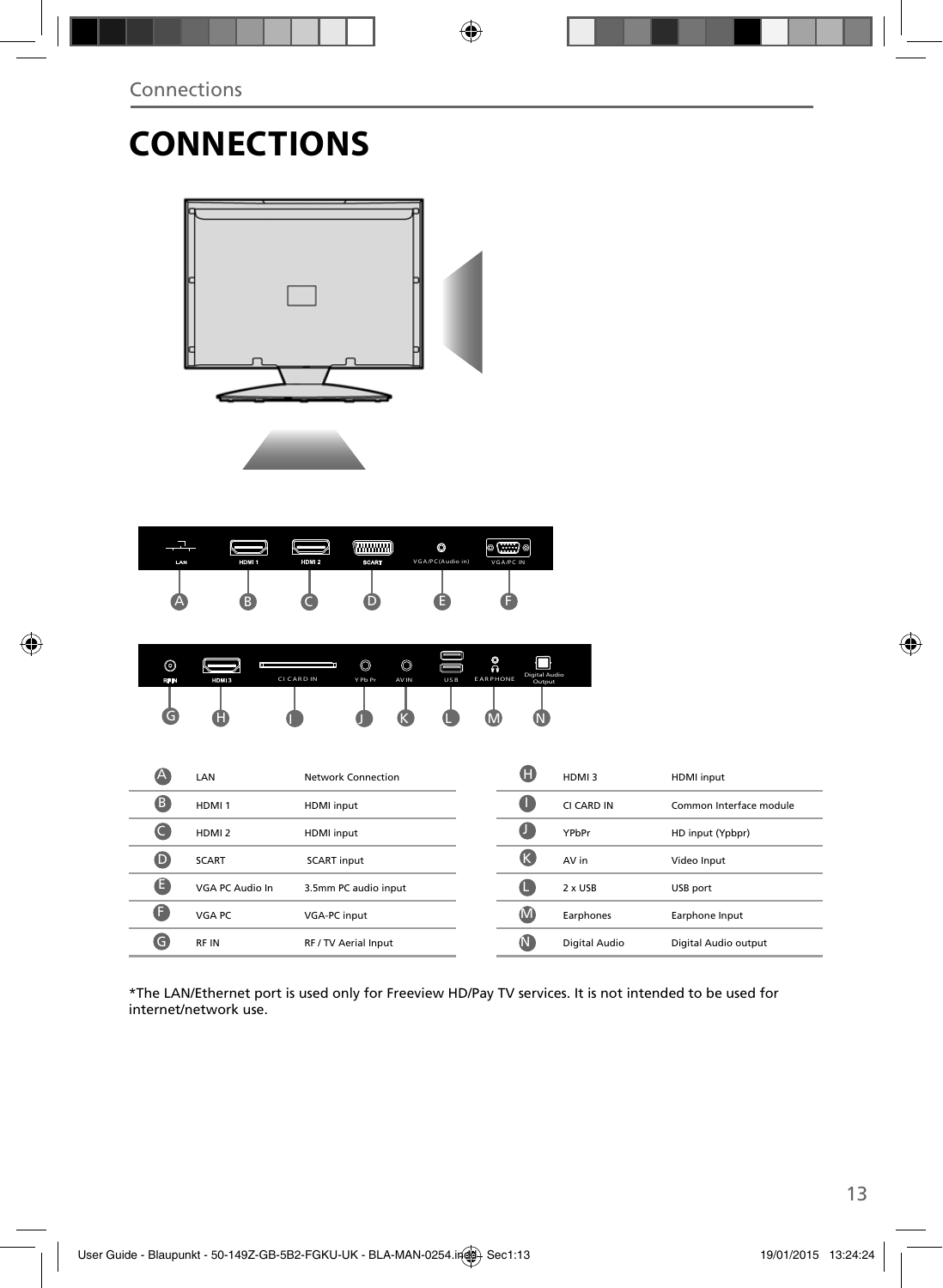# **CONNECTIONS**

Note: Connecting cables are shown for example only and may not be included. Please check 'What Is Included In The Box' page.

### Connecting to a device with Composite AV/Video output

TV Source should be set to Composite/AV



### Connecting to a device with SCART output

TV source should be set to SCART



### Connecting to a device with HDMI output

A HDMI cable can output both video and audio and enables you to enjoy digital-quality video and audio with minimal loss of quality.

TV Source should be set to the corresponding HDMI port (HDMI 1, HDMI 2 etc)



Note: This model TV can not be used as a PC/laptop monitor via the HDMI input. The HDMI Input is provided to view digital content with compatible external devices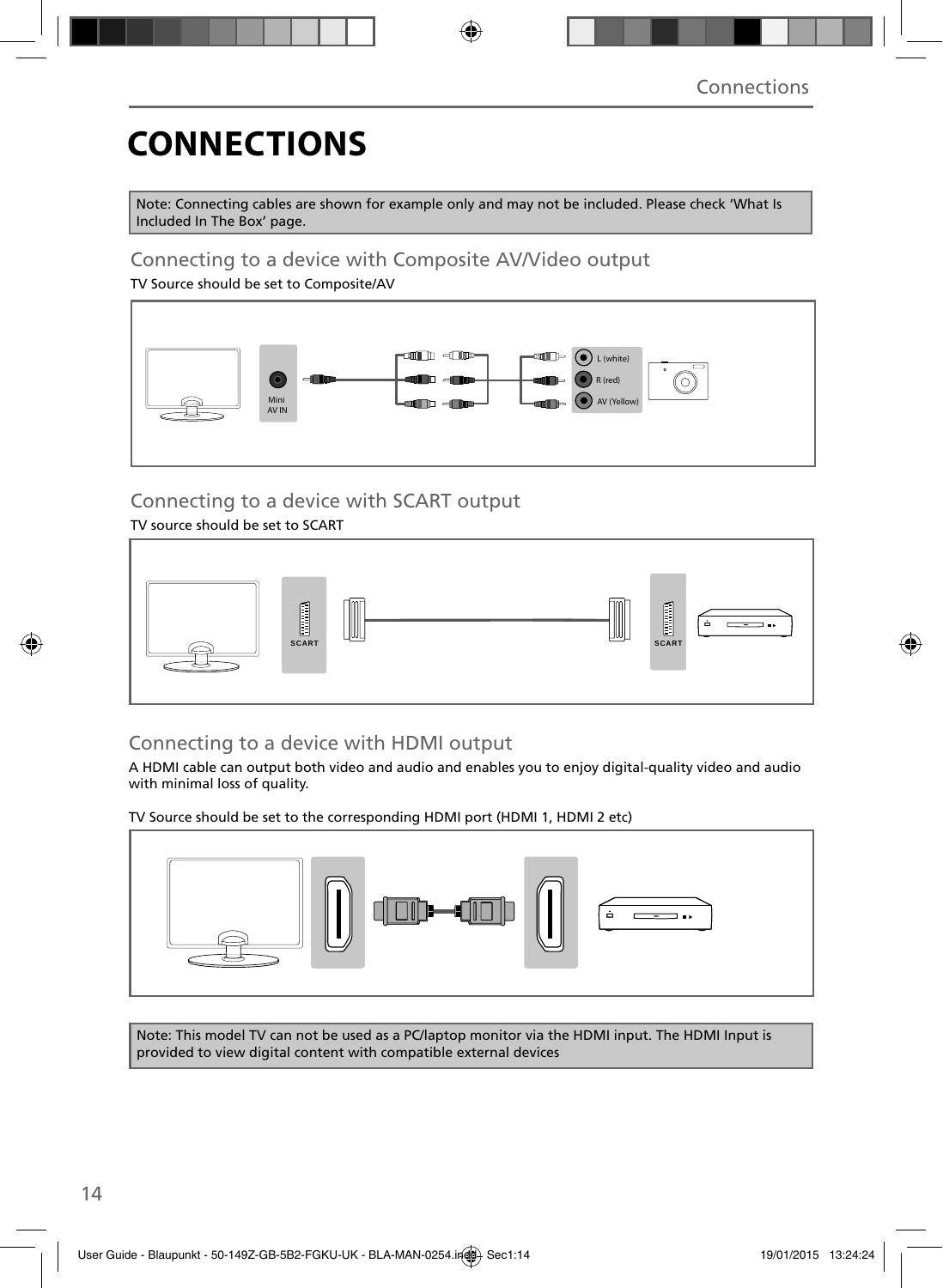## **CONNECTIONS**

### Connecting to a device with Component/YPbPr output

If you are supplied with a cable from the device which has RED, GREEN, BLUE, RED & WHITE connectors you must connect via Component (for picture) and by phono cable (for sound).

TV Source should be set to Component/YPbPr



Connecting to a device with VGA/PC output (Laptop or Desktop Computer) TV Source should be set to VGA/PC



Connecting to an external audio device (Amplifiers, Surround Sound, Sound Bars etc)

When connecting via the TV's 3.5mm Earphone output, this will disable the TV speakers.

There are two options when connecting a device via the 3.5mm Earphone Output and the Digital Optical Audio Output



### Connecting an Ethernet/Network cable

The Ethernet port is used only for Freeview HD/Pay TV services. It is not intended to be used for internet/network use.

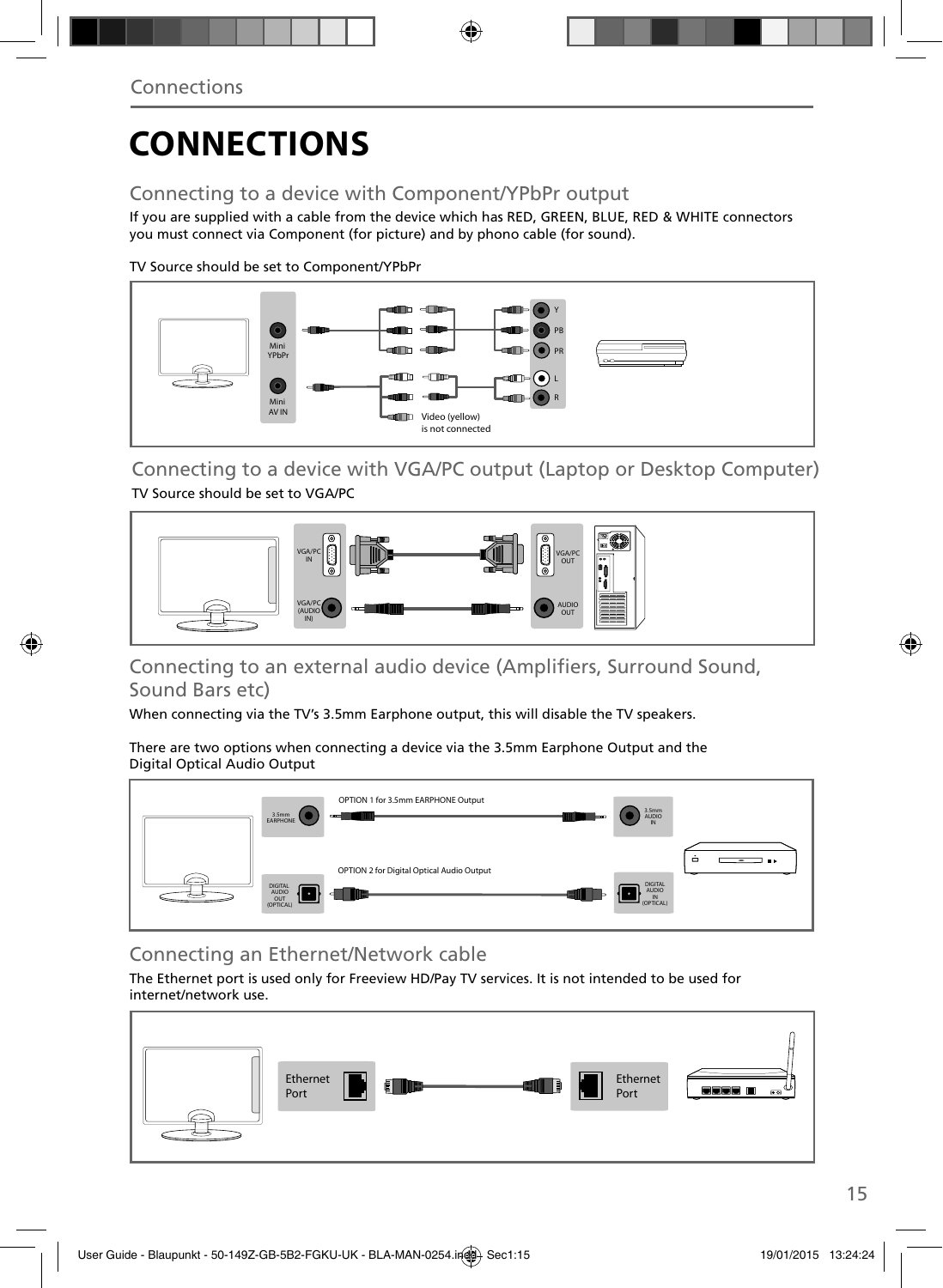## **CHANNEL MENU**





To access this menu, press [MENU] button on the remote control. To select a sub menu press [OK]

If you wish to make changes to any of the default settings, use the scroll  $\blacktriangle \blacktriangledown \blacktriangleright \blacktriangleleft$  buttons. To confirm any settings press [OK] button. To exit this menu at anytime, press [EXIT] button.

Auto Tuning - Allows you to retune the television for all digital channels, digital radio stations and

#### analogue devices

Freeview Manual Tuning - Allows you to manually tune your digital signal

Analogue Tuning - Allows you to manually tune your analogue device

Channel Edit - Allows you to delete, move, skip and favourite channels

| <b>Channel Edit</b>           |       |                |
|-------------------------------|-------|----------------|
| 1 BBC ONE                     |       | DTV:           |
| 2 BBC TWO                     |       | <b>DTA</b>     |
| 3 ITV                         |       | <b>LOTV.</b>   |
| 4 Channel 4                   |       | <b>LOTAL</b>   |
| 5 Channel 5                   |       | <b>Express</b> |
| 6 ITV2                        |       | $107x -$       |
| <b>7 BBC THREE</b>            |       | <b>OTV.</b>    |
| 9 BBC FOUR                    |       | <b>ISTV.</b>   |
| 10 ITV3                       |       | <b>HOTH!</b>   |
| 11 PICK                       |       | <b>DTV-</b>    |
| <b>Delete</b>                 | Move  | Skip           |
| <b>D.D</b> Move<br>$\odot$ OK | ♥ Fav | Menu           |

Important: To receive Freeview channels, in particular Freeview HD channels, you will need a Digital TV aerial and be in a good Freeview coverage area. You can check coverage for your postcode at www.freeview.co.uk

Please note that any Freeview HD channels found during tuning will be placed in channel positions above 100. For example, 101 (BBC1 HD) 102 (BBC2 HD) etc.

Signal Information - Allows you to view signal frequency, signal quality and signal strength CI Information - Pay per view services require a "smartcard" to be inserted into the TV. If you subscribe to a pay per view service the provider will issue you with a 'CAM' and a "smartcard". The CAM can then be inserted into the COMMON INTERFACE PORT (CI Card In) Schedule List - Lists your programme reminders

Software Update (OAD) - Switch on/off OAD updates

Tip: If you do not press any buttons for 30 seconds, the menu will automatically exit. You can change the length of time before the menu exits automatically - see 'OSD Timer' in the Time Menu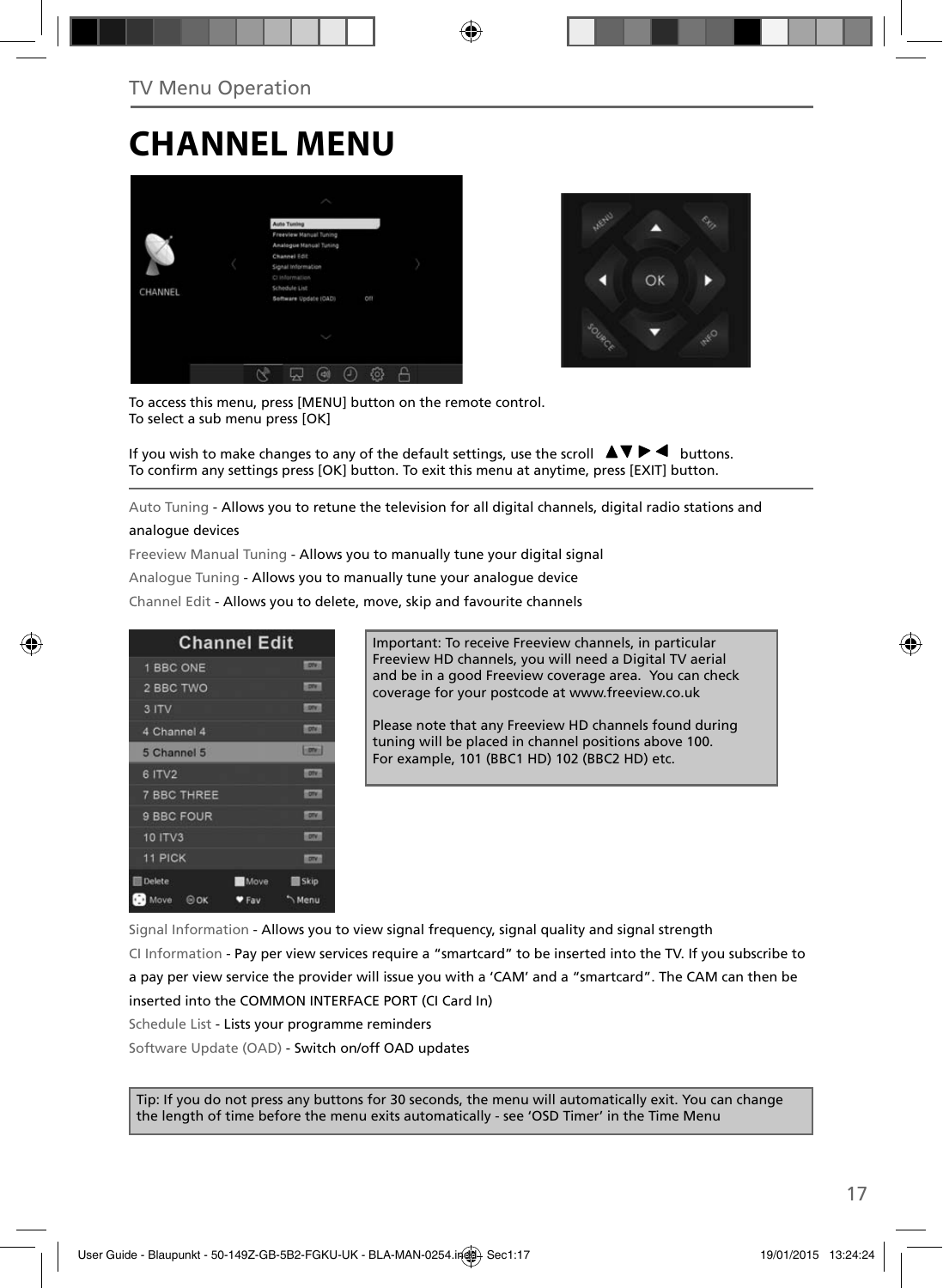## **PICTURE MENU**





To access this menu, press [MENU] button on the remote control and scroll right. To select a sub menu press [OK]

If you wish to make changes to any of the default settings, use the scroll  $\Delta \nabla \blacktriangleright$   $\blacktriangleleft$  buttons. To confirm any settings press [OK] button. To exit this menu at anytime, press [EXIT] button.

| Dynamic  | Recommended settings for fast moving pictures              |
|----------|------------------------------------------------------------|
| Standard | <b>Standard settings</b>                                   |
| Mild     | Set to be lighter in colour and less bright                |
| Personal | Lets you manually alter all the settings                   |
| Economy  | Power saving mode which reduces the energy used by up to   |
|          | 25% (by reducing the power to the LED/LCD panel).          |
|          | In Economy mode, the TV will switch itself to Standby mode |
|          | after 3-5 hours in the event that the TV buttons or remote |
|          | control buttons are not pressed (change the picture mode   |
|          | to another setting to de-activate this function)           |
|          |                                                            |

**Picture Mode** - Choose from the following presets:

You can make the following adjustments in **Personal** mode:

Contrast - Switch the balance between black and white.

Brightness - Increase or decrease the brightness of the picture.

Colour - Increases the colour from black and white.

Tint - Lets you increase or decrease the level of tint within the picture

(only available in VGA/PC source mode).

Sharpness - Increase or decrease the sharpness of the picture.

**Colour Temperature** Choose from the following presets:

| Normal | Default settings                  |
|--------|-----------------------------------|
| Warm   | Increases red within the picture  |
| Cold   | Increases blue within the picture |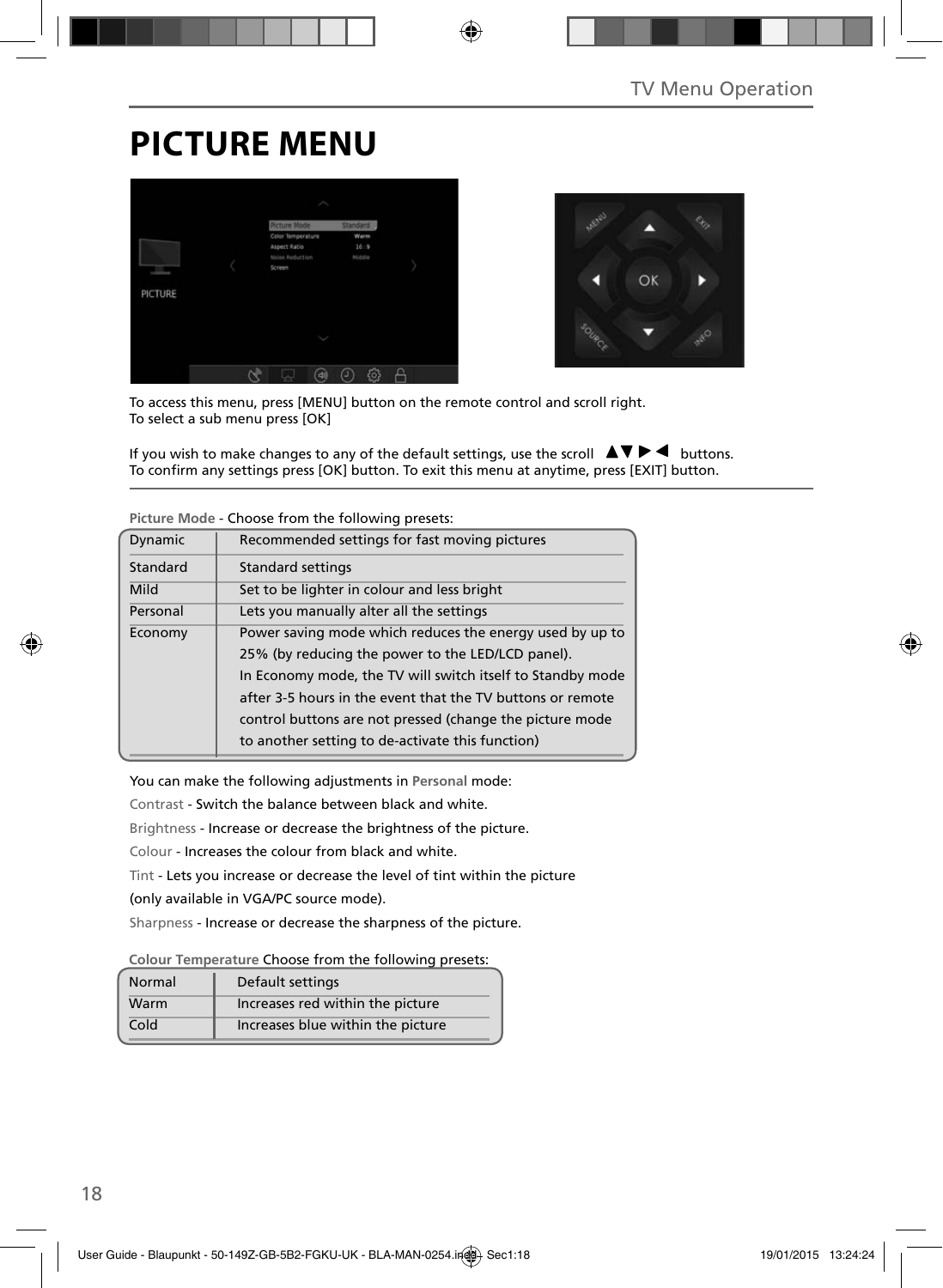## **PICTURE MENU**





To access this menu, press [MENU] button on the remote control and scroll right. To select a sub menu press [OK]

If you wish to make changes to any of the default settings, use the scroll  $\Delta \nabla \blacktriangleright$   $\blacktriangleleft$  buttons. To confirm any settings press [OK] button. To exit this menu at anytime, press [EXIT] button.

Aspect Ratio - Within the UK the picture format varies depending on the channel/broadcast. There are a

number of different options to best meet your needs

High Maximum system adjustments



**Screen - Allows you to adjust screen settings when TV is used a PC monitor and the TV is set to the VGA/PC source.**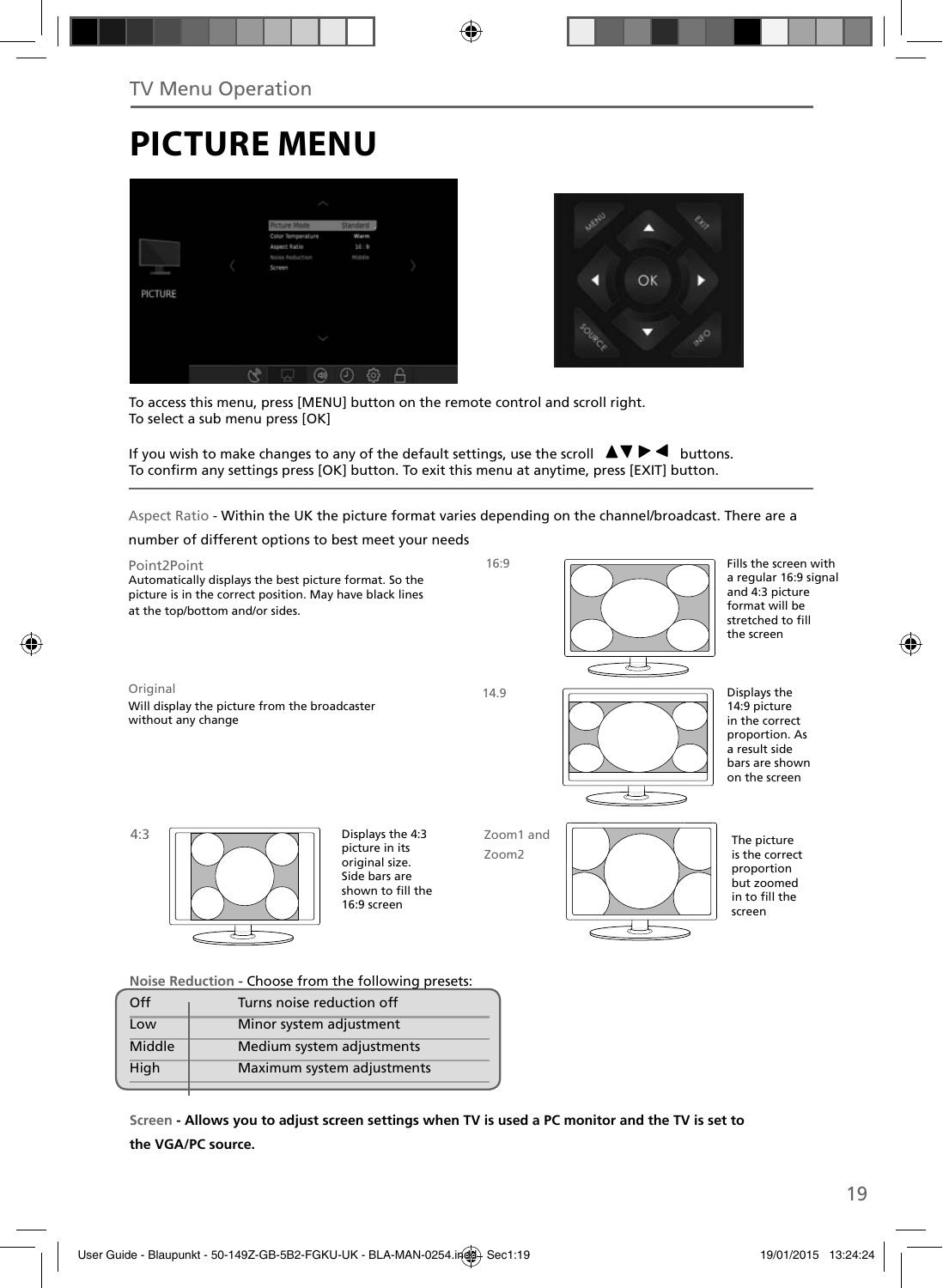## **SOUND MENU**





To access this menu, press [MENU] button on the remote control and scroll right. To select a sub menu press [OK]

If you wish to make changes to any of the default settings, use the scroll  $\blacktriangle \blacktriangledown \blacktriangleright \blacktriangleleft$  buttons. To confirm any settings press [OK] button. To exit this menu at anytime, press [EXIT] button.

**Sound Mode** - Choose from the following presets

| Standard     | Default settings                        |
|--------------|-----------------------------------------|
| <b>Music</b> | Emphasises music over voices            |
| Movie        | Provides live and full sound for movies |
| Sports       | Emphasises sound for sports             |
| Personal     | Selects your personal sound settings    |

 **Tip:** Equaliser settings can only be adjusted when the sound mode 'Personal' is selected.

Balance - To switch the sound between the left and right speakers

Auto Volume Level (AVL) - When 'on' is selected, the volume will attempt to stay at a constant level

regardless of TV programme and advertisements

Surround Sound - Allows you to turn the function On or Off

Audio Description - This allows the user to switch Audio Description On or Off and increase or decrease the Audio Description volume level. (Audio Description is a service available on certain programmes. It provides a description of what is happening during the selected programme for a person who is visually impaired)

Digital Output - This is the digital COAX Audio output. Choose from the following options:

| Off        | To turn off Digital Output                                                            |
|------------|---------------------------------------------------------------------------------------|
| Auto       | Selects the best settings automatically                                               |
| <b>PCM</b> | Select this option if you are connecting to a Stereo Hi-fi via coax cable (Pulse-code |
|            | modulation (PCM) is a digital representation of an analogue signal)                   |

Audio Delay - Enables the user to adjust setting to sync picture and audio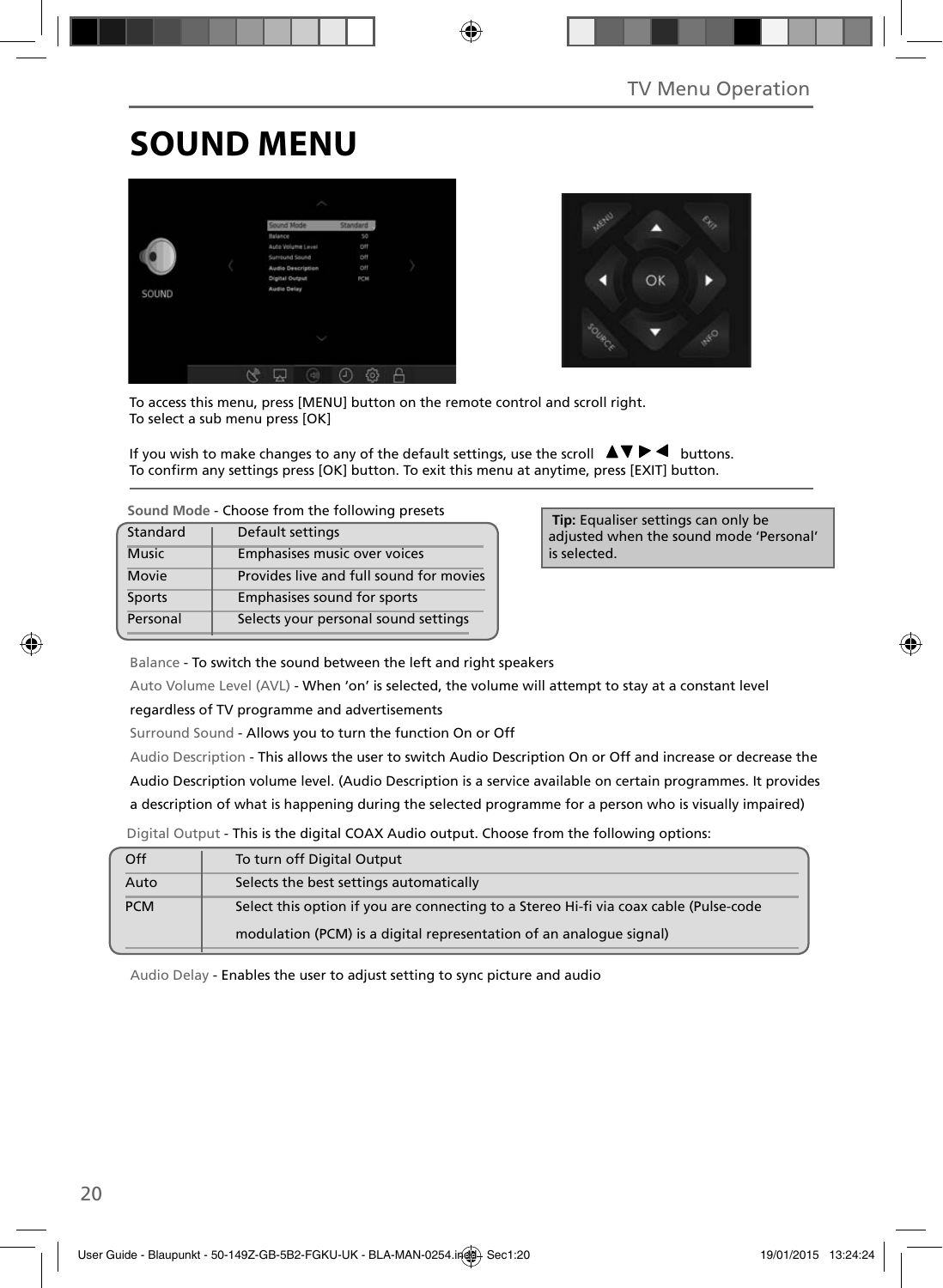### **TIME MENU**





To access this menu, press [MENU] button on the remote control and scroll right. To select a sub menu press [OK]

If you wish to make changes to any of the default settings, use the scroll  $\Delta \nabla \blacktriangleright$   $\blacktriangleleft$  buttons. To confirm any settings press [OK] button. To exit this menu at anytime, press [EXIT] button.

Clock - Shows the date and time

Time Zone - Change your current time zone

Sleep Timer - Lets you set the sleep timer so the television automatically switches off after a set amount of

time. Off -> 10min -> 20min -> 30min -> 60min -> 90min -> 120min -> 180min -> 240min

OSD Timer - Lets you adjust the amount of time the On Screen Menu stays on the screen before

#### disappearing

Auto standby - Set Auto standby between 3 hours, 4 hours and 5 hours ( to turn off this function you must exit Home Mode in the Picture Menu)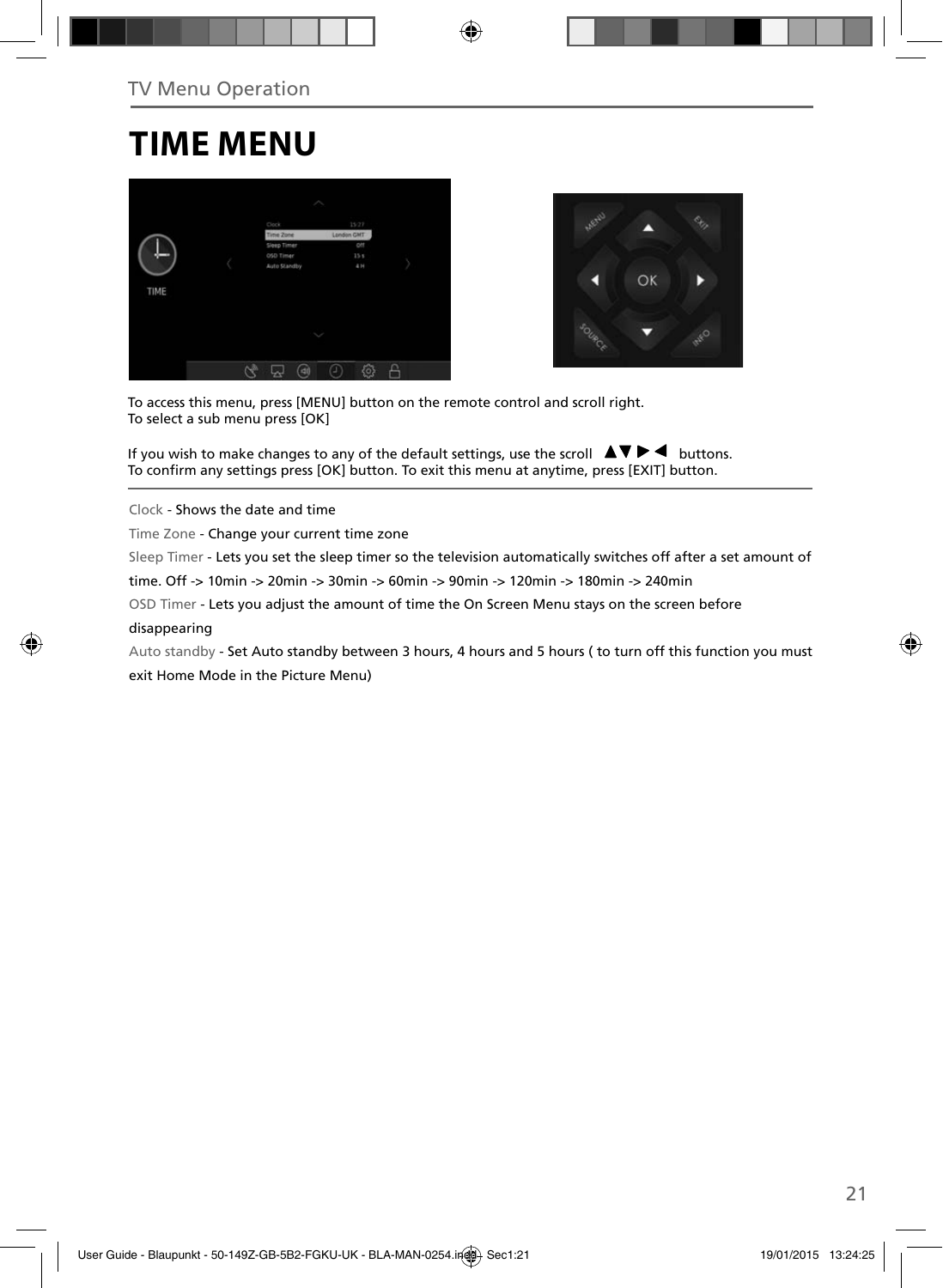## **SETUP MENU**





To access this menu, press [MENU] button on the remote control and scroll right. To select a sub menu press [OK]

If you wish to make changes to any of the default settings, use the scroll  $\blacktriangle \blacktriangledown \blacktriangleright \blacktriangleleft$  buttons. To confirm any settings press [OK] button. To exit this menu at anytime, press [EXIT] button.

Language - Allows you to change the language of the menu

Audio Language - Shows the current audio language

Subtitle Language - Shows the current subtitle language

Hearing Impaired - This allows the user to turn on the Hearing Impaired function, this produces subtitles

on the screen which provide a description of what is happening during the selected program.

Blue Screen - Changes the background when there is no input between clear and a blue background (Only available on some sources)

Network Configuration - Allows you to manually set your network settings on the TV (for more information please see 'Network Configuration' page

First Time Installation - Allows you to access the First Time Installation menu and retune the TV set HDMI CEC (Consumer Electronic Control) - Allows HDMI devices to control each other and allows the user to operate multiple devices with one remote control. (only available with compatible devices) Reset TV - This resets the menus to factory settings and clears all the TV channels from the television. Software Update (USB) - From time to time we may release new firmware to improve the operation of the television (available to download). This menu lets you install the new software/firmware onto the television. Further details of how to do this will be issued with the firmware. Contact the helpline or refer to the 'product support' section of the website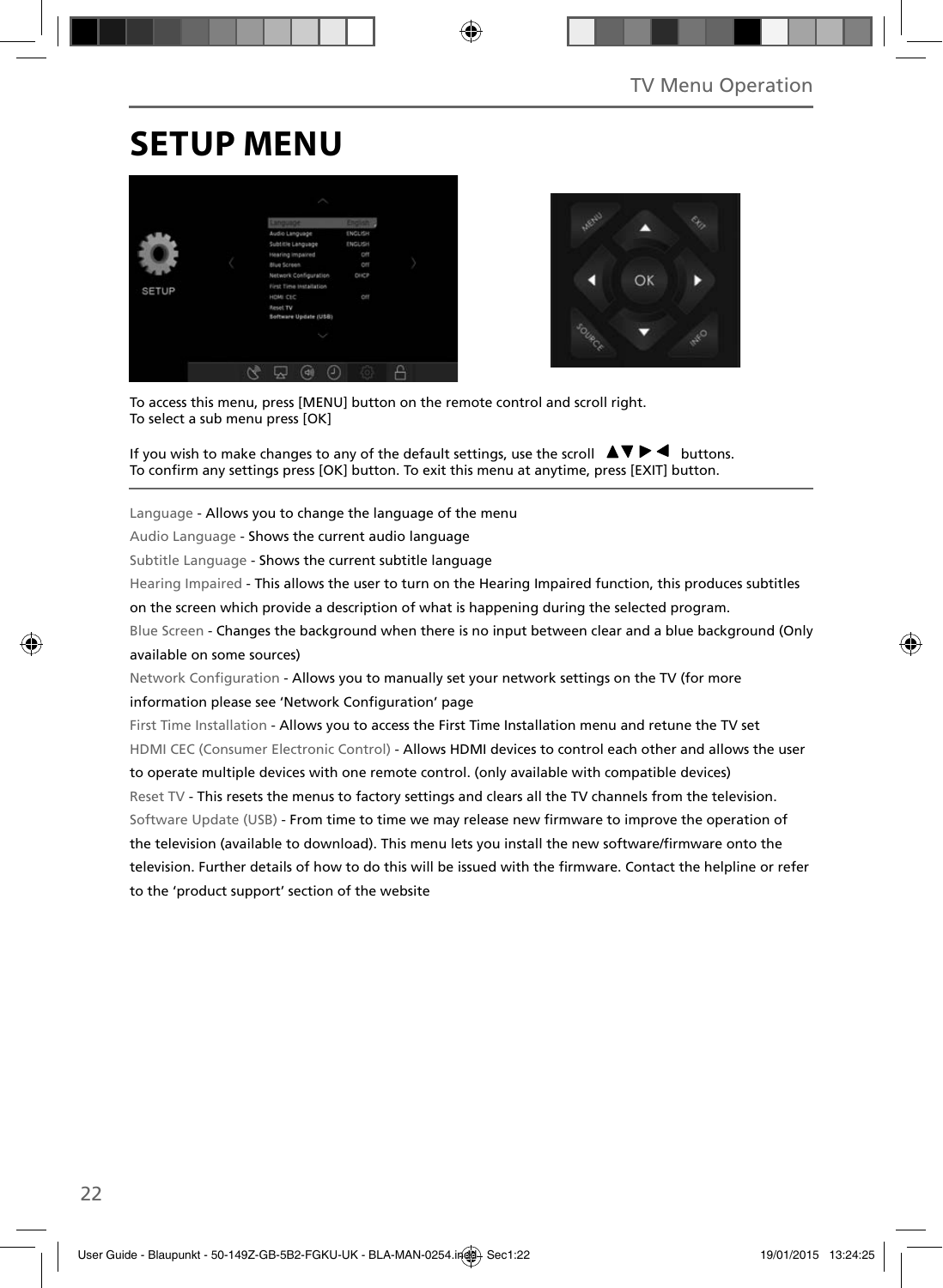## **LOCK MENU**





To access this menu, press [MENU] button on the remote control and scroll right. To select a sub menu press [OK]

If you wish to make changes to any of the default settings, use the scroll  $\Box \blacktriangledown \blacktriangleright \blacktriangleleft$  buttons. To confirm any settings press [OK] button. To exit this menu at anytime, press [EXIT] button.

System/Hotel Lock - Allows you to lock or unlock the menu. You will be asked to enter a 4 digit password

Use the **◄** button to quit the password input or use the **►** button to clear. Default password is 0000

Change Password - Allows you to change the password

Channel Lock - Allows you to lock certain channels manually

Parental Guidance - Allows you to set the rating to block certain content based on age information

TV Button Lock - Allows you to lock the buttons on the side of the TV set

Default Source - Allows the user to set the default source. The default source is the source the TV starts on when first switched on

Default Channel - Allows the user to set a channel as the default channel on the Digital source. The

default channel is the channel the TV starts on when first switched on

Max Volume - Allows you to adjust and set the maximum volume

Source Lock - Allows you to lock the source menu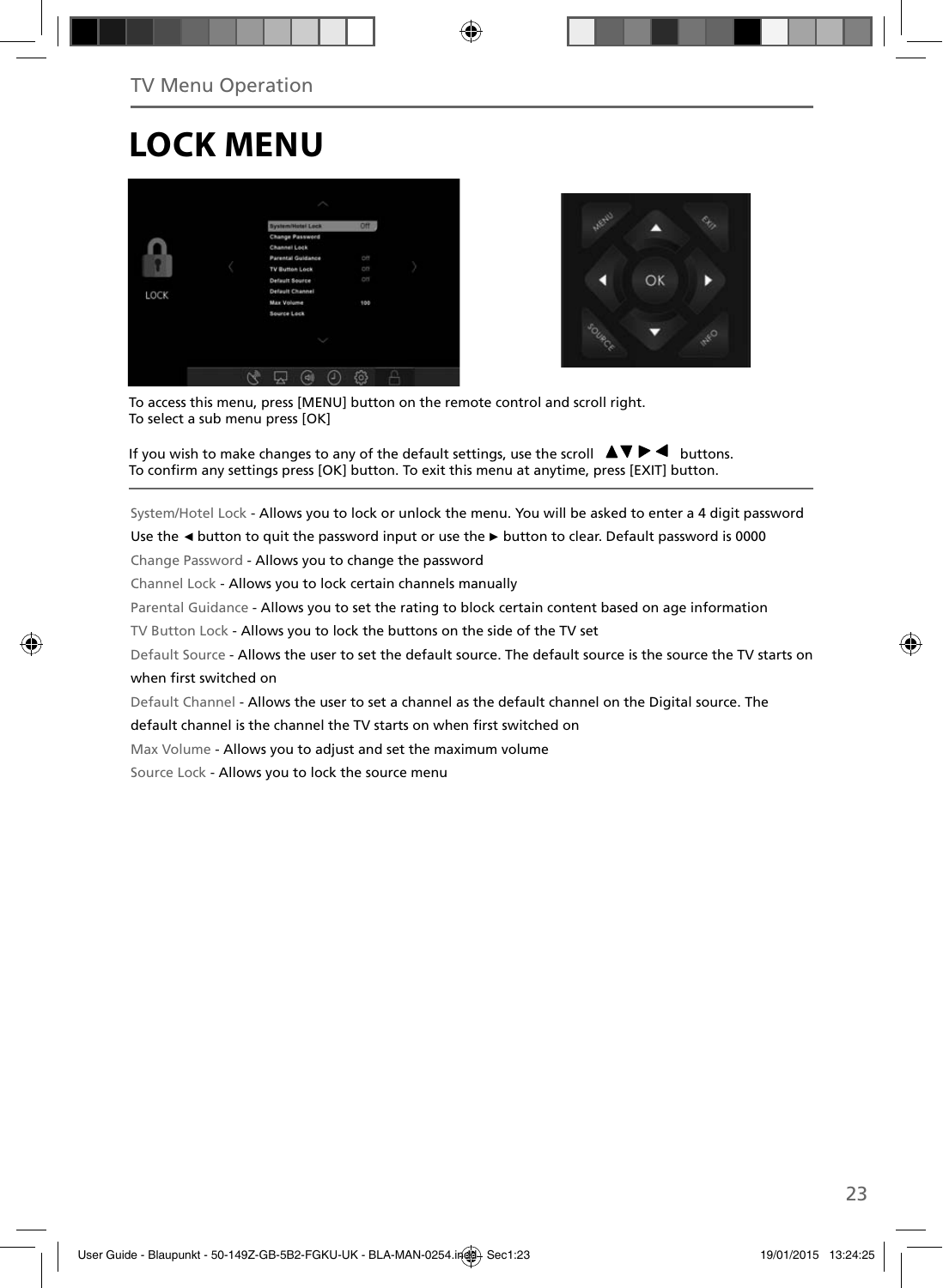## **NETWORK CONFIGURATION**

For the network configuration to work the TV will need to be connected to your home network via an Ethernet cable, with these requirements in place the TV will connect to the network automatically.

If you are looking to change the configuration to a static IP address this can be done by following the instructions below.

|       |                                                                                                    |                                       |  | ∠ | Network              | 3 | <b>Wired Network</b> |
|-------|----------------------------------------------------------------------------------------------------|---------------------------------------|--|---|----------------------|---|----------------------|
|       |                                                                                                    |                                       |  |   | <b>Wired Network</b> |   | Configuration        |
|       | <b>Body Company</b>                                                                                | <b>TRESTAN</b><br><b>Holland</b>      |  |   |                      |   | <b>MAC Address</b>   |
|       | <b>Substitution Language</b><br>Harris Hyanni<br><b>War Green</b><br><b>fatigated Electronical</b> | $\overline{a}$<br><b>COL</b><br>page. |  |   |                      |   | <b>Wired PPPOE</b>   |
| SETUP | for the teamers<br>since car<br><b>Report For</b><br>Solidary canton (1998)                        | ×                                     |  |   |                      |   | Proxy                |
|       |                                                                                                    |                                       |  |   |                      |   |                      |
|       | $C_1 = C_2$                                                                                        |                                       |  |   |                      |   |                      |
|       |                                                                                                    |                                       |  |   | Menu                 |   | "Menu                |

1) In the Setup Menu you will need to highlight and select Network Configuration.

- 2) When the Network menu appears highlight and select Wired Network.
- 3) Next the Wired Network menu will appear please highlight and select Configuration.



4) The Network Configuration menu allows you to choose between DHCP and Static.

DHCP - will automatically connect the TV to your home network (this is the default setting and is highly recommended)

Static - is an advanced option and allows you to manually change the IP, Netmask, Gateway and DNS information.

5) If the static option is chosen you will able to scroll down and manually change the IP, Netmask, Gateway and DNS information.

6) When the connection process is completed with either DHCP or Static option the Success screen will appear.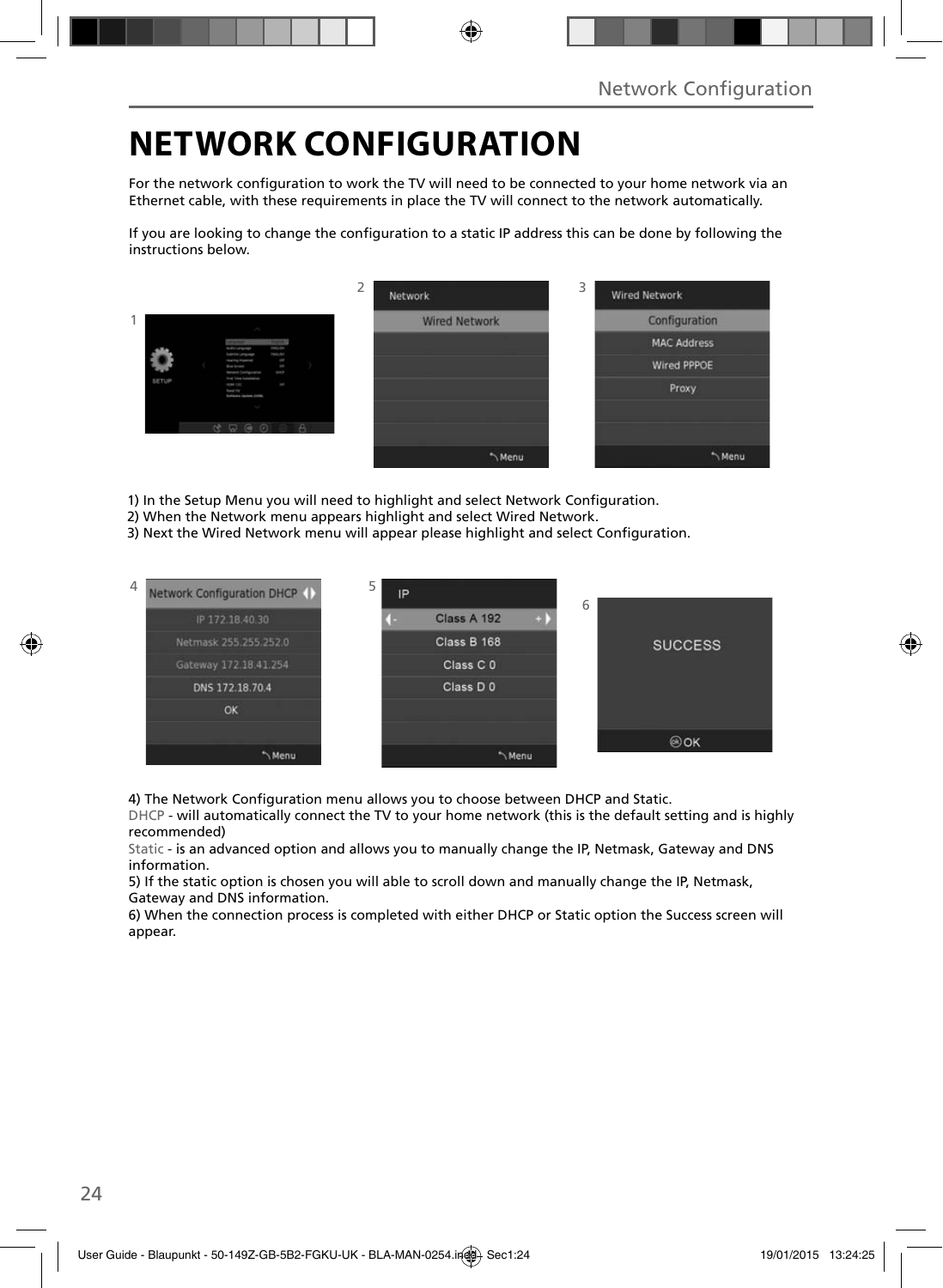## **7 DAY TV GUIDE**

TV Guide is available in Freeview TV mode. It provides information about forthcoming programmes (where supported by the Freeview channel). You can view the start and end time of all programmes and on all channels for the next 7 days and set reminders.

1) Press [TV GUIDE]. The following 7 Day TV Guide will appear..

| 13 Jul. 2014<br>08:00 - 09:30 (1Hour30Min)                |                 |                                    | Entertainment |
|-----------------------------------------------------------|-----------------|------------------------------------|---------------|
| A selection of 20 of the best love songs by male artists. |                 |                                    |               |
|                                                           |                 |                                    |               |
| 13 Jul. 2014<br>08:19                                     |                 |                                    | 13 Jul. 2014  |
| The HITS<br>18                                            | $08:00 - 09:30$ | 20 Love Songs From Him             | Now           |
| <b>UKTV Br'tideas</b><br>19                               | $09:30 - 11:15$ | The Hitlist: On Demand             | Next          |
| 20<br>ftn                                                 | $11:15 - 12:00$ | Hits Chart - Today's Most Selected |               |
| 21 TMF                                                    | $12:00 - 13:30$ | Scary Marys: 87-07                 |               |
| Ideal World<br>22                                         | $13:30 - 14:30$ | Freaky Friday the 13th!            |               |
| Film4<br>29                                               | $14:30 - 16:00$ | Top 20 Freaks of Pop               |               |
| $31$ ITV2 +1                                              | $16:00 - 20:00$ | Good Charlotte's 100 Greatest Dum  |               |
| 710 BBC World Sv.                                         | $20:00 - 00:00$ | Good Charlotte's 100 Greatest Dum  |               |

2) Navigate through the menu using  $\blacktriangle \blacktriangledown \blacktriangleright \blacktriangleleft$ 

You can now:

View a previous day by pressing GREEN View the next day by pressing YELLOW Set a reminder by pressing BLUE

3) Press [EXIT] to exit the 7 day TV Guide.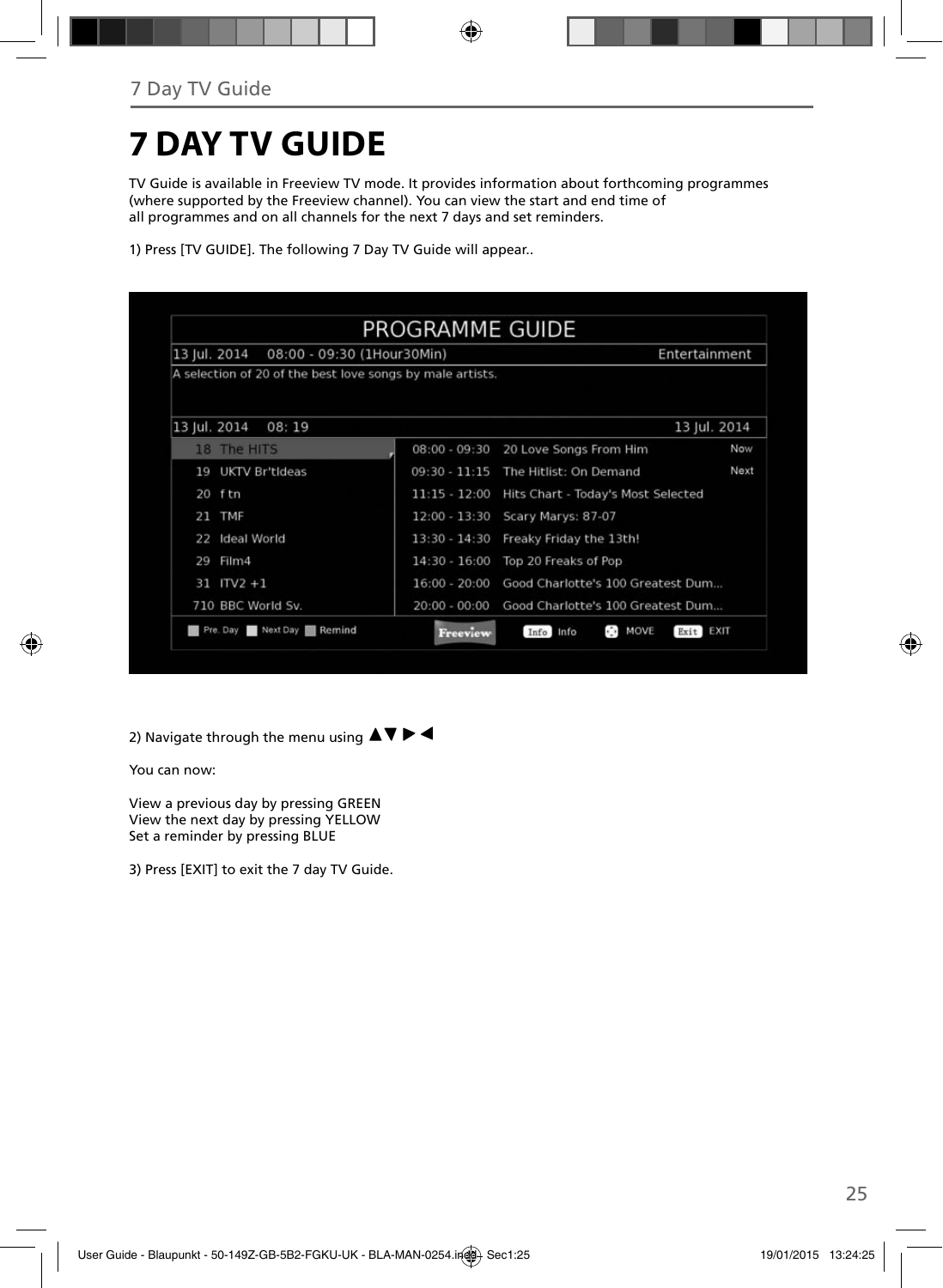## **USB MODE/MEDIA PLAYER**

USB mode offers playback of various different types of content that you have saved on your USB Memory Stick.

On switching to USB source the below menu screen will appear. The content will be divided into Photo, Music, Movie and Text based on file type.



1) You can navigate through the menus using the scroll  $\Delta \nabla \triangleright \blacktriangleleft$  buttons. To confirm the item you wish to play/view press [OK] button.



2) Select the drive you require. (If your drive only has 1 partition you will only see 1 item).



3) You can now access the item. Press OK to view. 4) While viewing you control the item using



or by pressing ( i ) and using  $\Delta \nabla \blacktriangleright \blacktriangleleft$  and (OK)



Tip: If you experience a playback issue, please ensure the files being used are the correct format (example - the picture plays but no sound) See technical specification page for compatible file types.

**Note:** USB extension cables are not recommended as the picture/audio quality may be reduced during play back of USB content.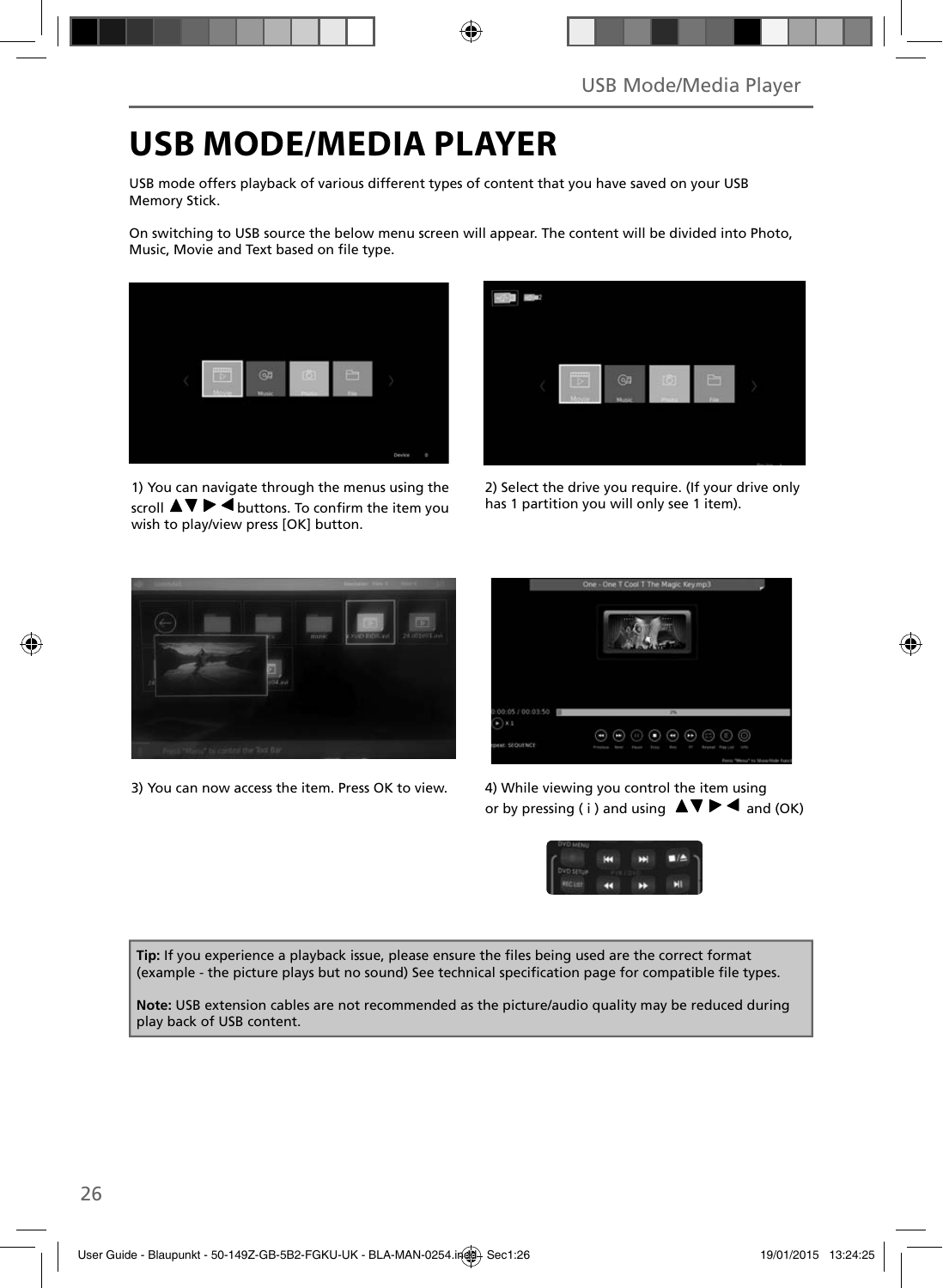### **USING YOUR TV WITH A SKY DIGITAL SET TOP BOX**

#### **Option 1) Connecting your TV to your Sky box (when both the TV and Sky Box are located in the same room)**

Depending on your Sky Box & TV model, connect either by SCART or HDMI cables (available separately)

If connecting by SCART, select the 'Input source' on the TV as SCART.

If connecting by HDMI, select the 'Input source' on the TV as HDMI (if the TV has more than 1 HDMI port, ensure you select the input source to match the HDMI numbered port on the rear of the TV)

If you wish to use your Sky remote to operate the TV's functions, you will need a Sky remote control (Revision 9 or later) and you will need to programme a 4 digit code into it. See bottom of this page.

#### **Option 2) Connecting your TV to your Sky box (when your Sky box is located in a different room to the TV)**

Please note, if you are adding a 'Magic Eye/TV Link' to your system so that you can use your Sky remote control to change the Sky channel in the room where the 2nd TV is located, please refer to the instructions included with the TV link/magic eye in order to ensure the RF or RF2 output on your Sky box is powered on. (The red LED light on the TV link/magic eye will light up if the RF / RF2 output is correctly set up) If you do not have the instructions that came with the TV link/magic eye, instructions on how to do it can be found on our web site.



1) To tune the TV to the Sky box, on the 2nd TV, select the 'Analogue' input source.

2) Select the channel that you wish to store the Sky box/channel on. (If you do not use channels 1-5 because you no longer have analogue terrestrial channels after digital switchover, you may choose to select channel 1 to store the Sky box/channel, if you still have and use analogue channels 1-5, you may for example decide that channel 6 is the best option for you)

3) Press the corresponding number on the remote control to select the desired analogue channel chosen as per point 2 above.

4) On the TV remote control, press Menu. Now navigate through the menus to select Manual Tuning or Analogue Manual tuning (refer to the Tuning/Channel menu section of this user guide if necessary)

5) Manually tune in the channel (usually, the Sky box is at a frequency between 800Mhz and 850Mhz) once the Sky box/channel is found, press 'OK' to store it.

If you wish to use your Sky remote to operate the TV's functions, you will need a Sky remote control (Revision 9 or later) and you will need to programme a 4 digit code into it. See below.

#### **Using a Sky Remote or a Universal Remote to operate your TV**

**Sky Remote Control** - If you wish to use your Sky remote to operate the basic functions of your TV, you need to programme a 4 digit code into it. Please note - you will need the latest Sky Revision 9 remote control as this is the only version that includes the latest software/firmware necessary to operate this model of TV. **The code required for this television is 2134.** If you wish to upgrade/replace your existing Sky remote control to the latest version, you can do so on our web site.

**Universal Remote Control** - If you wish to use a Universal remote control to operate your TV, please refer to the website for a full list of codes. (Please note we only have codes for One for All branded remote controls, if you have an alternative brand of Universal remote, please refer to the manufacturer for the code.)

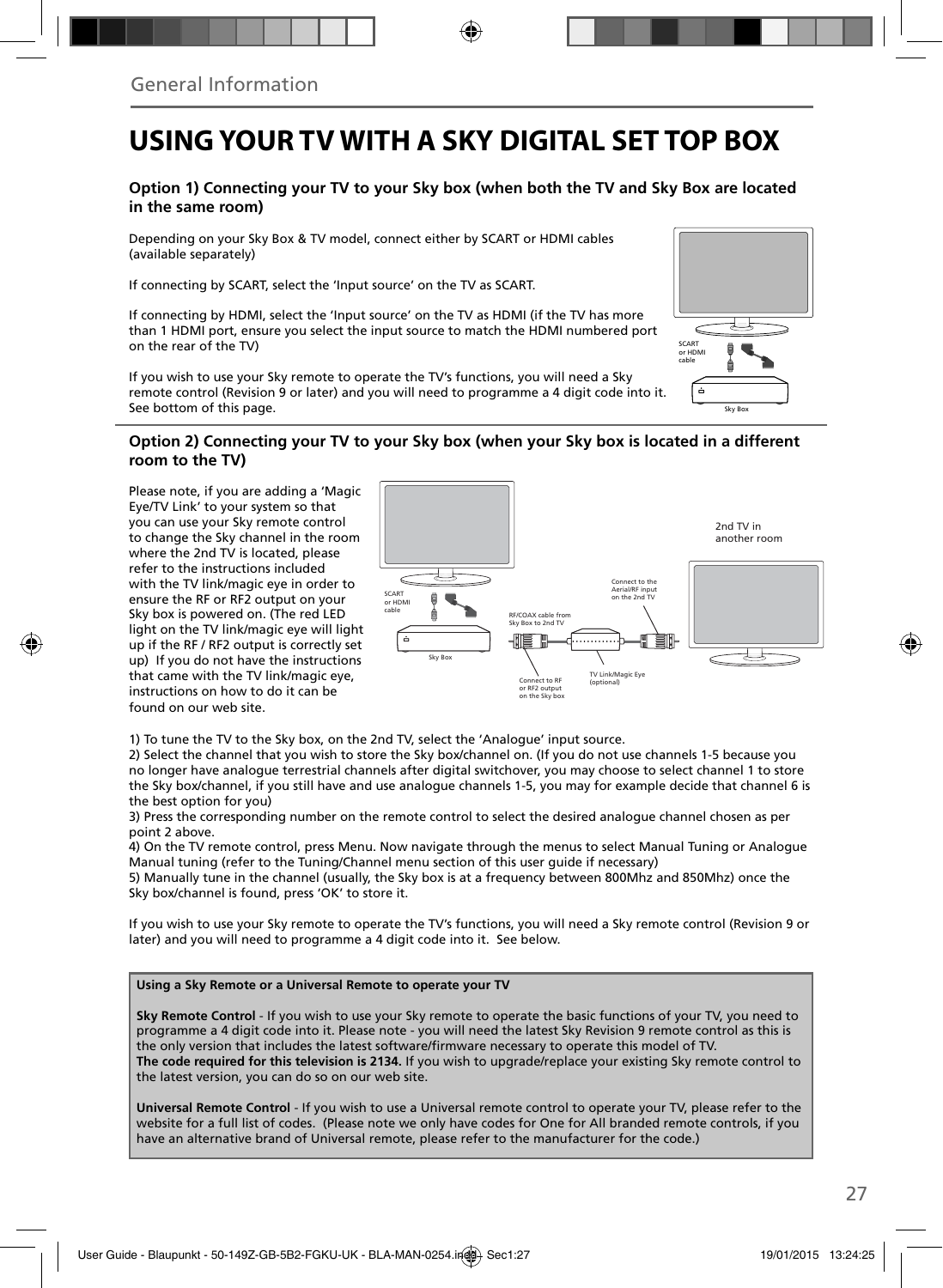## **FREQUENTLY ASKED QUESTIONS**

| General                    | I would like to have louder<br>sound by connecting<br>additional speakers                                                               | 1) Use the 3.5mm headphone output and a 3.5mm to phono cable<br>(available separately) to connect to an amplifier/surround sound system.<br>Please note this will deactivate the TV's built in speakers.<br>2) Connect a Digital Optical Audio cable from the TV's Digital Optical<br>Audio output to your amplifier/surround systems Digital Optical<br>Audio input.                                                                                                                                                                                                                                                                |  |
|----------------------------|-----------------------------------------------------------------------------------------------------------------------------------------|--------------------------------------------------------------------------------------------------------------------------------------------------------------------------------------------------------------------------------------------------------------------------------------------------------------------------------------------------------------------------------------------------------------------------------------------------------------------------------------------------------------------------------------------------------------------------------------------------------------------------------------|--|
| General                    | Why are some options in<br>the menu unavailable and<br>greyed out                                                                       | Some options are only available in certain sources, i.e. HDMI. They are<br>unavailable in the other sources where they have no affect.                                                                                                                                                                                                                                                                                                                                                                                                                                                                                               |  |
| General                    | Can I stop my TV automatically<br>turning off after 4hrs?                                                                               | Yes, in the time settings menu, scroll down to Auto standby and select<br>OFF.                                                                                                                                                                                                                                                                                                                                                                                                                                                                                                                                                       |  |
| <b>TV</b>                  | I have tuned in Digital TV<br>but I am not receiving any<br>or all of the channels and/<br>or the channels I receive are<br>breaking up | 1) Check you are in an area that can receive Freeview/Saorview<br>Visit www.freeview.co.uk or www.saorview.je<br>2) Check you are using an aerial that is able to receive a good digital<br>signal. In most cases, you will need an outdoor digital hi-gain/wideband<br>aerial. In areas that have excellent digital coverage, you may be able<br>to use a loft type aerial but it is highly likely that you will also need to<br>connect a booster between the back of the TV and the TV aerial wall<br>socket. Unfortunately, to receive a good enough digital signal, it is not<br>possible to use a portable/indoor type aerial. |  |
| TV                         | I have re-tuned my television<br>but when I switch it off it is<br>not storing the channels                                             | Complete a first time installation, please refer to the set-up menu section<br>of the manual of how to do this.                                                                                                                                                                                                                                                                                                                                                                                                                                                                                                                      |  |
| TV                         | I cannot find the Freeview<br>HD channels                                                                                               | Freeview HD channels found during tuning will be placed in channel<br>positions above 100. For example, 101 (BBC1 HD), 102 (BBC2 HD) etc.                                                                                                                                                                                                                                                                                                                                                                                                                                                                                            |  |
| <b>VCR/DVD</b><br>Recorder | I have connected the TV to<br>my VCR or DVD Recorder via<br>SCART but it is not recording                                               | In addition to connecting via SCART, you should connect the aerial cable<br>from the wall socket to your VCR/DVD Recorder and another aerial cable<br>from the VCR/DVD Recorder to the TV.                                                                                                                                                                                                                                                                                                                                                                                                                                           |  |
| <b>Game Consoles</b>       | I have connected my PS3 to<br>the TV via HDMI, but I am<br>not receiving any pictures or<br>sound on my Television                      | 1) Ensure the TVs source is on HDMI.<br>2) Check your settings on your PS3 are as per the PS3 instruction manual.                                                                                                                                                                                                                                                                                                                                                                                                                                                                                                                    |  |
| <b>Game Consoles</b>       | I have connected my<br>Xbox 360 to the TV via<br>Component Cables (Red,<br>Green & Blue) but I am not<br>receiving any sound            | Component cables only provide HD Pictures. For the sound you will need<br>to connect the Red & White audio cables on the Xbox to the Red & White<br>phono inputs (or mini AV input where fitted) on the rear of the TV. Please<br>refer to the 'Connections' pages.                                                                                                                                                                                                                                                                                                                                                                  |  |
| System Lock                | I have changed the password<br>on the television and now<br>forgotten it                                                                | There is a master password of 4711, to gain access to the TV menu and<br>reset the normal password.                                                                                                                                                                                                                                                                                                                                                                                                                                                                                                                                  |  |
| USB Mode                   | I have inserted a USB<br>Memory Key, but the TV<br>does not recognise it                                                                | Ensure the USB Memory Key is formatted to type FAT32.                                                                                                                                                                                                                                                                                                                                                                                                                                                                                                                                                                                |  |
| USB Mode                   | Using a USB portable hard<br>drive / larger than 32GB                                                                                   | If you wish to use a portable hard drive larger than 32GB, please note<br>that it must be formatted to the FAT32 file system in order to operate on<br>this TV. Windows XP/Vista computers are only capable of formatting up<br>to 32GB, therefore, you will need a software programme/utility to format<br>larger hard drives. Please refer to the web site for more information.                                                                                                                                                                                                                                                   |  |
| Freeview HD                | I cannot access all Freeview<br>channels                                                                                                | Some data channels for Freeview can only be obtained when the TV<br>receives an internet connection.                                                                                                                                                                                                                                                                                                                                                                                                                                                                                                                                 |  |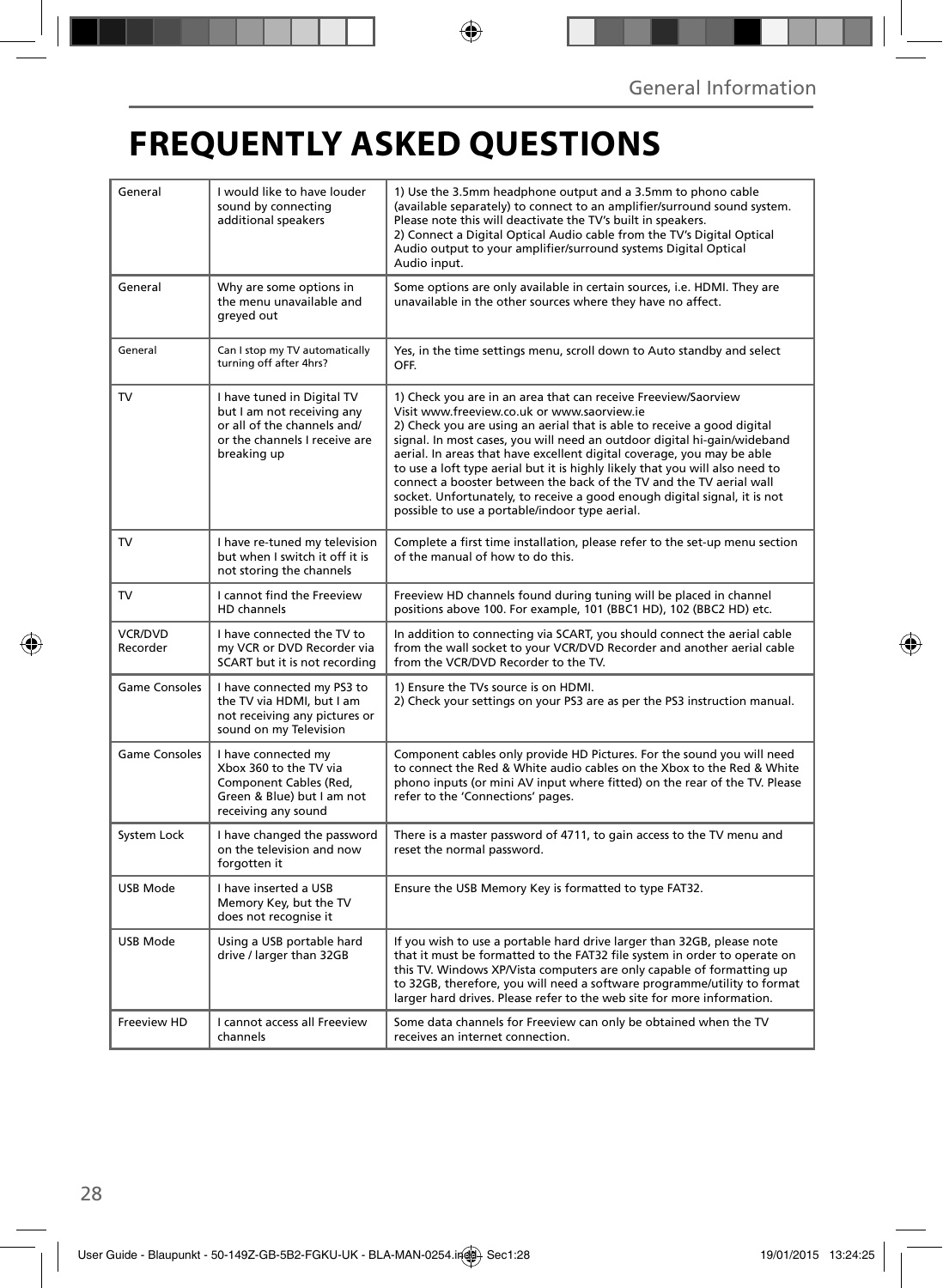## **TECHNICAL SPECIFICATION**

### **Product fiche**

| <b>Supplier</b>                                                                                                                                                                                                                                                                                                   | <b>Blaupunkt</b>    |  |  |  |
|-------------------------------------------------------------------------------------------------------------------------------------------------------------------------------------------------------------------------------------------------------------------------------------------------------------------|---------------------|--|--|--|
| <b>Model ID</b>                                                                                                                                                                                                                                                                                                   | 50/149Z-GB-5B2-FGKU |  |  |  |
| Energy effiency class                                                                                                                                                                                                                                                                                             | $A++$               |  |  |  |
| Visible screen size (diagonal)                                                                                                                                                                                                                                                                                    | 127 cm / 50 inches  |  |  |  |
| On mode model average power consumption                                                                                                                                                                                                                                                                           | 49 W                |  |  |  |
| Annual energy consumption *1                                                                                                                                                                                                                                                                                      | 72 kWh              |  |  |  |
| Standby power consumption *2                                                                                                                                                                                                                                                                                      | < 0.5 W             |  |  |  |
| Off mode power consumption                                                                                                                                                                                                                                                                                        | 0W                  |  |  |  |
| Screen resolution                                                                                                                                                                                                                                                                                                 | 1920 (H) x 1080 (V) |  |  |  |
| *1: Energy consumption XYZ kWh per year, based on the power consumption of the television<br>operating 4 hours per day for 365 days. The actual energy consumption will depend on how the<br>television is used.<br>to Whan the TV is turned off with the remote control/standby button and no function is active |                     |  |  |  |

\*2: When the TV is turned off with the remote control/standby button and no function is active.

### **Additional Technical Information**

| <b>RF</b>                       | 75 ohm Antenna / Analog / DVB                                                                                                                                                                     |  |  |
|---------------------------------|---------------------------------------------------------------------------------------------------------------------------------------------------------------------------------------------------|--|--|
| Inputs                          | 3 x HDMI, 2 x USB, 1 x Mini Component/YPbPr, 1 x VGA/PC,<br>1 x SCART, 1 x Mini Composite/Video & L/R Audio shared for<br>Composite/Video & Component/YPbPr,<br>1 x 3.5mm jack for PC audio input |  |  |
| Sound Outputs                   | 1 x 3.5mm Headphone/Audio out,<br>1 x Digital Optical Audio Out                                                                                                                                   |  |  |
| Speaker / Amplifier Watts (RMS) | $2 \times 10 / 2 \times 8$                                                                                                                                                                        |  |  |
| Voltage and power consumption   | 110-240y 50 / 60Hz<br>49 / 70 / 90 W (ecomode/standard/max)<br>(<0,5W in Standby)<br>(0W in OFF mode)                                                                                             |  |  |
| Dimensions including stand (mm) | 1131W x 714H x 255D                                                                                                                                                                               |  |  |
| Net weight (Kgs)                | 14.8                                                                                                                                                                                              |  |  |
| <b>Wall Mounting</b>            | VESA 200 x 200 (mm)                                                                                                                                                                               |  |  |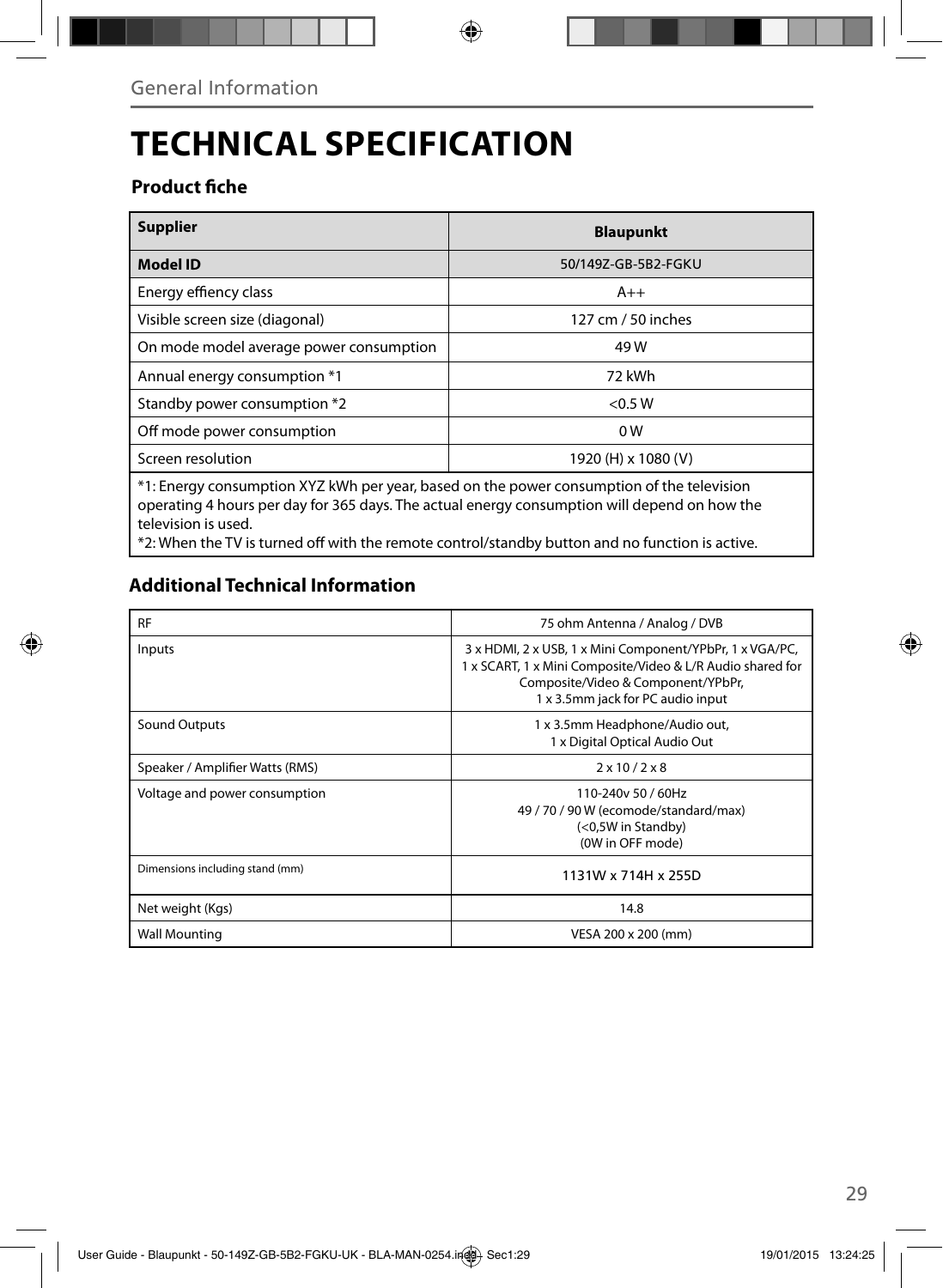## **TECHNICAL SPECIFICATION**

### **Compatible files in USB Mode**

| Media  | File Ext.                             | Video Decoder                    |                                                                                          |                                                              |
|--------|---------------------------------------|----------------------------------|------------------------------------------------------------------------------------------|--------------------------------------------------------------|
|        |                                       | Video                            | Audio                                                                                    | Remark                                                       |
| Movie  | .mpg/.mpeg<br>/ . dat                 | MPEG-1, MPEG-2                   | MP3, WMA, AAC,<br>LPCM, DTS(DMP),<br>IMA-aDPCM/MS-A<br>DPCM, LBR (cook),<br>G711A/mu-law | Max Solution:<br>1920×1080<br>Max Data Rate:<br>40 Mbps      |
|        | $-ts/.trp/.tp/.$<br>m <sub>2</sub> ts | MPEG-2, H.264, VC1, AVS          |                                                                                          |                                                              |
|        | .vob                                  | MPEG-2                           |                                                                                          |                                                              |
|        | .mp4                                  | MPEG-4, Xvid, H.264              |                                                                                          |                                                              |
|        | .rm/.rmvb                             | Rm codec                         |                                                                                          |                                                              |
|        | .mkv                                  | MPEG-1, MPEG-2, MPEG-4,<br>H.264 |                                                                                          |                                                              |
|        | .avi                                  | MPEG-2, MPEG-4,<br>Xvid, H.264   |                                                                                          |                                                              |
|        | Motion JPEG                           | <b>JPEG</b>                      |                                                                                          | Max Solution:<br>$640\times480$<br>Max Data Rate:<br>10 Mbps |
|        | .asf,wmv                              | VC <sub>1</sub>                  |                                                                                          | Max Solution:<br>1920×1080<br>Max Data Rate:<br>40 Mbps      |
|        | .flv/.swf                             | H.264, AVC, Sorenson<br>H.263    |                                                                                          |                                                              |
| Music. | .mp3                                  |                                  | MPEG1/2 (Layer1,<br>Layer2, Layer3)                                                      | Sample<br>Rate: 16KHz~48KHz<br>BitRate:<br>32K~448Kbps       |
|        | .wma/.asf                             |                                  | <b>WMA</b>                                                                               | BitRate:<br>128Kbps~320Kbps<br>:8KHz-48KHz<br>Sampling rate  |
|        |                                       |                                  | WMA pro                                                                                  | BitRate:<br>< 768Kbps<br>Sampling rate<br>$: -96KHz$         |
|        | .ogg                                  | $-$                              | OGG                                                                                      | Sample Rate:<br>$~-48$ KHz                                   |
|        | .m4a/.aac                             |                                  | AAC HEAAC                                                                                | 8K~48KHz<br>Sample Rate:<br><b>Bit Rate:</b><br>24K~384Kbps  |
| Photo  |                                       | Progressive JPEG                 |                                                                                          | Max Resolution:<br>$1024 \times 768$                         |
|        | .jpg/<br>.jpeg                        |                                  |                                                                                          | Max Resolution:                                              |
|        |                                       | <b>Baseline JPEG</b>             |                                                                                          | $1920\times8\times1088\times8$                               |
|        | .bmp                                  | <b>BMP</b>                       |                                                                                          | Max Resolution:<br>9600×6400                                 |
|        | .png                                  | Non-Interlaced                   |                                                                                          | Max Resolution:<br>9600×6400                                 |
|        |                                       | Interlaced                       |                                                                                          | Max Resolution:<br>1200×800                                  |